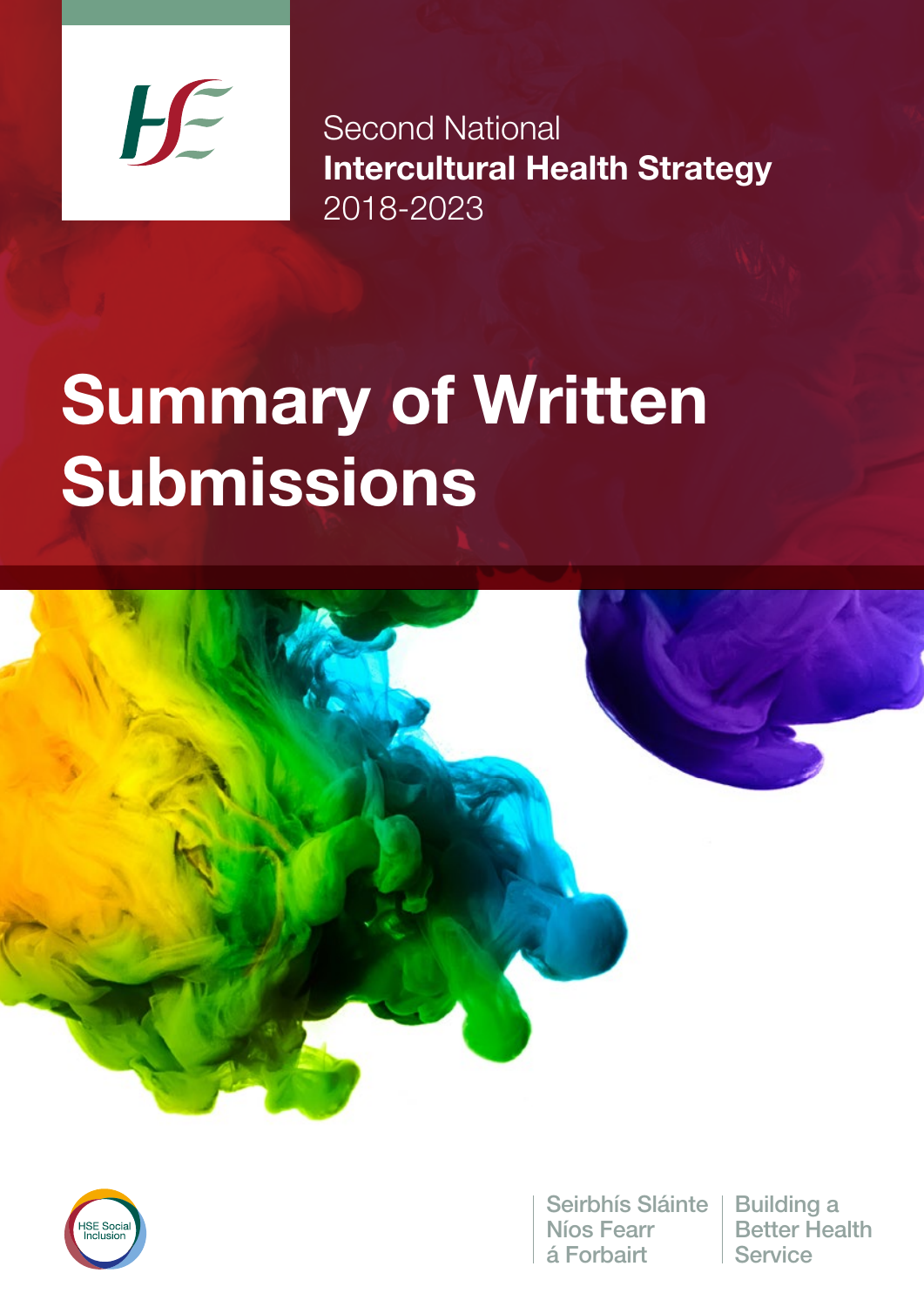# DETAILED SUMMARY OF THE WRITTEN SUBMISSIONS

The new and emerging issues identified in the submissions are a reflection of the experience of staff providing front-line services, while some are based on recent consultations or research carried out on the issue.

The following gives a detailed summary of the fifty-six written submissions. Each written submission has been allocated a number, which is referenced against relevant points raised. A list of all written submissions can be found at the end of the appendix.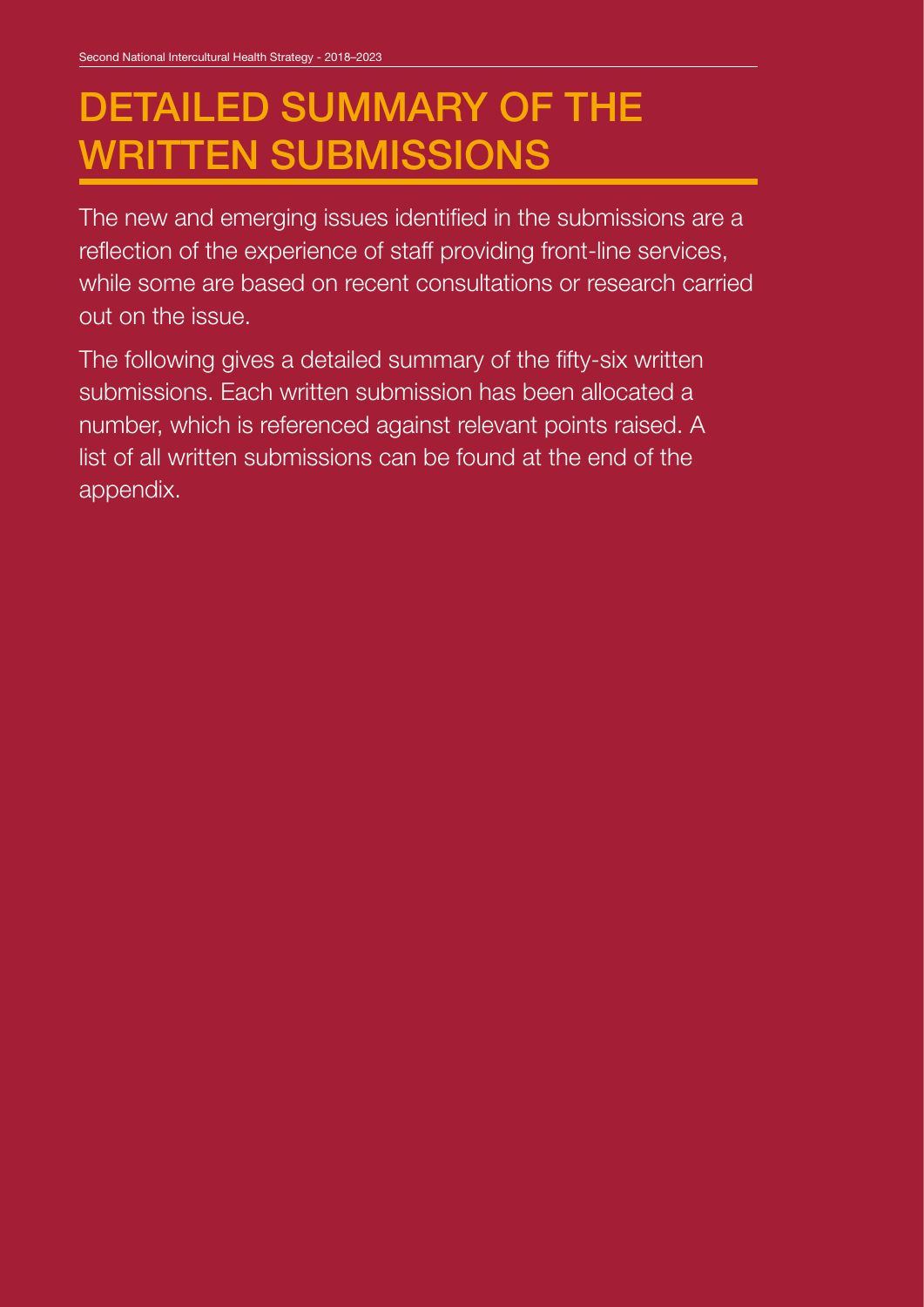# 1. ACCESS TO GOOD QUALITY INTERCULTURAL HEALTHCARE **SERVICES**

# 1.1 Implementation of existing strategies and policies

A significant theme running through many submissions is the importance of improving access to good quality health services for all, while taking into account the specific and diverse needs of migrants and minority ethnic communities. Several submissions refer to the need to fully implement existing health policies and strategies, including the HSE Corporate Plan, as this would contribute substantially to better quality services for migrants and minority ethnic communities. Central to this is to mainstream awareness and practices on intercultural health into all policies and into the provision of all services.

Summary of recommendations regarding access to good quality healthcare services:

- Staff, managers and decision-makers at all levels of the HSE need to recognise the cross-cutting nature of intercultural health and how this relates to the overall goals of the HSE Corporate Plan and other relevant health policies and strategies, for example, on health & wellbeing and mental health. This should be embodied in the new HSE Corporate Plan for the period 2018–2020, which will impact on the overall quality of care received by migrant groups.
- Building on the first NIHS, continue to ensure that staff, managers and decision-makers have the knowledge and capacity to mainstream the diverse needs of migrants and the provision of intercultural health services into all service provision.
- It will be important to provide adequate resources in order to meet current and projected requirements.

### 1.2 Improving access to healthcare for vulnerable migrants and minority ethnic groups

#### Undocumented migrants

Several submissions note that undocumented migrants face significant barriers in access to healthcare and social welfare. These barriers, which include poverty, legal status, lack of trust in service providers and racism and discrimination, need to be addressed in the second NIHS. (40)

#### Refugees and asylum seekers

The National Intercultural Health Strategy 2007 – 2012 contains a range of measures for asylum seekers, refugees and programme refugees. Many submissions recommend that further measures need to be introduced in the second NIHS to improve access to health and social care services for adults and children in the asylum system. (13, 21, 46, 48, 57) The physical and mental health and other social needs of people living in Direct Provision centres is of particular concern. Several submissions highlight the important findings and recommendations from the McMahon Report.

Evidence from the Partnership for Health Equality (PHE)1 project is given in a submission by Professor Anne McFarlane (University of Limerick), which identifies the problems and major frustrations faced by people living in Direct Provision while they await progress with their asylum applications (52). These include lack of opportunities to work, persistent poverty, problems with accommodation and food, and poor planning or access to specialist care when people are moved around the country at short notice. Recommendations include the need for satisfactory accommodation and nutritious food, opportunities to work and to participate in society, and shorten the times for the processing

<sup>1</sup> A collaboration of clinicians, medical educators, social scientists, healthcare policy makers and planners funded by the University of Limerick and the North Dublin City GP Training Programme and the HSE's Social Inclusion and Primary Care Services. The aim of PHE is to improve access to primary healthcare for marginalised groups, including homeless people, drug users, Travellers, migrants and others. For information see: http://www.healthequity.ie/about-us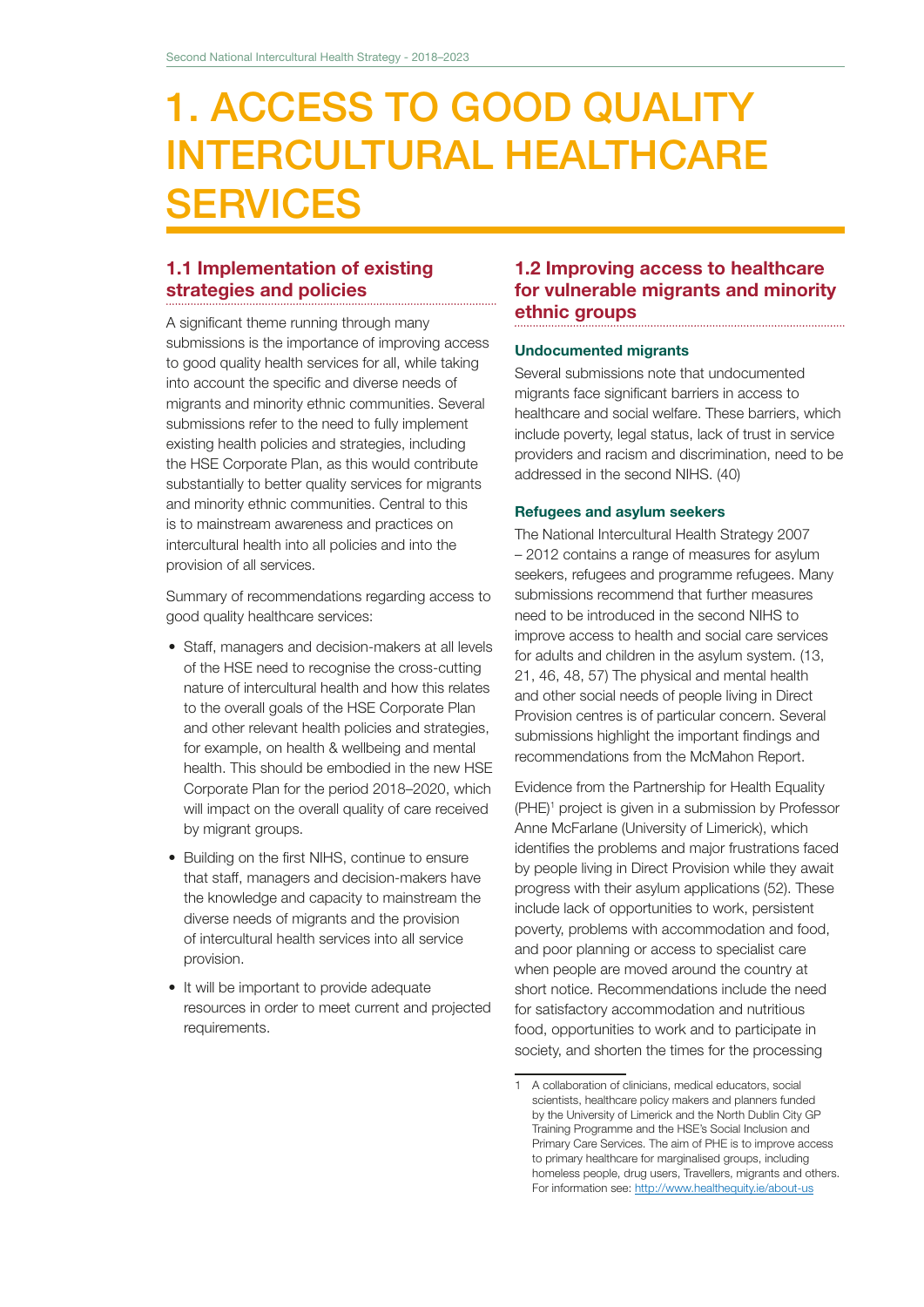of applications. The PHE project has identified a range of complex health issues that GPs may not be familiar with and require training in. (52) They include:

- Physical and psychological effects of FGM, rape, murder of family members, shrapnel and other wounds, post-traumatic stress, depression, anxiety and other mental health problems.
- It is not always possible to have a choice of a male or female GP for consultations.
- Problems arise for GPs where there is no written medical history, for example, of children's vaccinations and a lack of familiarity with infection diseases such as HIV, malaria, TB etc.

*"I am a GP and I have worked with asylum seekers and refugees and know how complex their health issues, particularly mental health issues, can be. Good primary care, with continuity of care, supported and resourced to look after people with complex health needs is really important, which should be available in every part of Ireland. As GPs are the corner stone of primary care, they have to be involved." (5)*

Further evidence is given of the negative impact of the lack of occupation on the mental health of asylum seekers. Coupled with loss of family, friends and culture, along with racism and stigmatization, the lack of meaningful occupation and barriers to engagement contributed to high levels of anxiety, depression and overall poor mental health of people living in Direct Provision centres.<sup>2</sup> (24) Several submissions refer to research by the Faculty of Public Health Medicine (RCPI) on the health of asylum seekers and refugees,<sup>3</sup> giving further evidence of the urgent need for improved health and support services for people with complex health needs, language and cultural differences.

Feedback is also given from a Public Health SMO who visits an EROC (Hazel) on a weekly basis (for vaccination requirements, to organise schedules for GPs, to develop awareness of Public Health issues etc.). Problems identified include limited interpreting/translation services, lack of support and training at primary care level, absence or paucity of specialised services such as psychological services for survivors of war/ torture, lack of ancillary services such as public health nurse and a lack of/ inadequate advocacy services. (32)

Specific recommendations made in the submissions are as follows:

- The second NIHS should take into account recent research and evidence from the RCPI research and PHE project as well as the findings and recommendations McMahon report relating to the health and wider effects of Direct Provision.
- Include reference to the International Protection Act 2015 in the second NIHS. (21)
- Ensure that children in the asylum system have access to immunization and screening when they arrive in the country and ease of access to the multidisciplinary team in primary care. (11)
- Improve access to mental health services and supports for refugees and asylum seekers, (47, 11) particularly for adults and children in Direct Provision, and give a specific focus to mental health supports for children and young people. (11, 21, 48)
- Address the physical and mental health needs of separated asylum seeking children and 'aged out' separated young people. (42, 48)
- Ensure that the physical and mental health needs of individuals moving out of the Direct Provision system are met, particularly those who may have little contact with services. This is also important for people who arrive in Ireland under family reunification schemes who need emotional support as families adjust to being together again. (46)
- Provide access to services to help with integration and to meet the physical and mental healthcare needs of migrant, refugee and asylum seeking women affected by conflict who have left the Direct Provision system and are integrating into communities should also be given appropriate support. (55)

<sup>2</sup> De Mojeed, A., (2010) The effects of lack of occupation on the mental health of asylum seekers. Thesis, NUI Galway. Available at: http://www.oofras.com/rs/7/sites/177/user\_ uploads/File/Abiola's%20Thesis%202010.pdf

<sup>3</sup> Faculty of Public Health Medicine (2016) Migrant Health - The Health of Asylum Seekers, Refugees and Relocated Individuals. A Position Paper from the Faculty of Public Health Medicine. RCPI. https://rcpi-live-cdn.s3.amazonaws.com/ wp-content/uploads/2016/06/Migrant-Health-16062016.pdf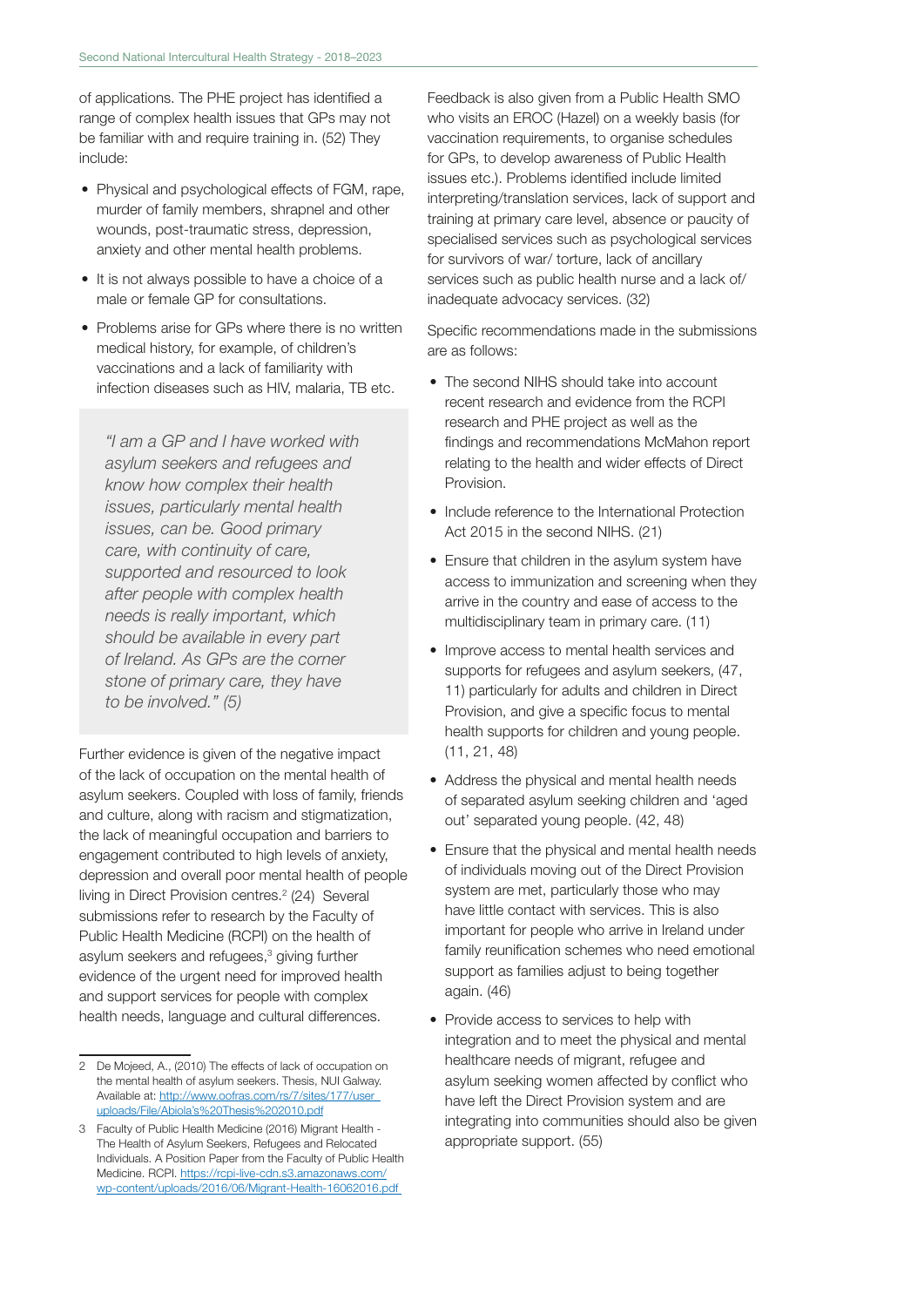- Improve coordination between groups, organisations and government departments and local agencies providing services to migrant communities, including newly arrived refugees and programme refugees. (32)
- Improve liaison between health services and local communities to facilitate the settlement process. (32)
- For asylum seekers living in Direct Provision ensure access to cooking facilities and nutritious and culturally appropriate food, including alternative meal arrangements for Muslims during Ramadan as they would obviously be fasting by day. (47)
- Provide free family planning and sexual health services for refugees and asylum seekers. (49)
- The HSE should prioritise working with the Department of Justice and Equality, RIA and OPMI to Equality address the significant stressors on health and wellbeing resulting from living in Direct Provision - this should have the particular aim of improving delivery of appropriate and culturally sensitive reproductive healthcare to women within the system. (55)

A joint submission from a group of eight Public Health Specialists and Directors of Public Health who work on migrant issues and who have a special interest in the health needs of migrants contains a range of recommendations for the second NIHS. Their submission is based on evidence and research,<sup>4</sup> recommends that focus be given to the assessment of health needs, addressing the health and support needs of vulnerable migrants, improving access to interpreting services, increasing the quality and accessibility of range of generic health services, and staff training. The submission says that priority needs to be given to ensuring that the needs of vulnerable migrants are met, that there is immediate and adequate access to primary care, sexual and reproductive healthcare and mental health services and that these services are adequately resourced. Funding for additional vaccinations for asylum seekers and refugees should be ring-fenced so that all necessary vaccines can be administered in a timely manner. (31)

### Assessing and meeting the needs of vulnerable migrants

Several submissions refer to the importance of the timely assessment of the health needs of new migrants, and in particular of vulnerable migrants. This is seen as very important if the health and other support needs of migrants are to be addressed effectively. (25, 27, 31, 38, 42, 43, 44) This means taking account of life experiences prior to migration, access to healthcare in their country of origin, the circumstances of their migration, risk of infection and potential health issues in their country of origin, risks associated with exploitation and victimization in their country of origin, and their current support in Ireland.

One of the problems identified is the lack of services for homeless persons, asylum seekers or refugees who present with moderate-to-severe mental health difficulties. Currently they receive limited support from the local HSE Adult Mental Health team. Lack of access to full psychiatric team support is an ongoing identified risk. Persons in homeless facilities can link in with the homeless mental health teams at Ushers Island. However when they move on into supported accommodation access to the teams is often not available. (25, 43)

Recommendations relating to the health and other support of vulnerable migrants:

- Carry out assessment of the physical, psychological, social and health needs of different migrant groups, and do so as quickly as possible after arrival in Ireland to ensure that there is a timely response in areas such as immunisation, mental health, chronic disease management etc. (31)
- The strategy should include the establishment of a formal and effective mechanism to identify vulnerabilities (vulnerability screening) at an early stage in the asylum procedure and to take into consideration such vulnerabilities and adapt the asylum procedure and accommodation facilities of the individual concerned accordingly to ensure that he/she has effective access to protection and access to counselling, rehabilitation services and other health supports as required. (38, 44)
- This requires a systematic and effective vulnerability assessment process that is sensitive to the needs of applicants in providing evidence under the single procedure. This is particularly important as SPIRASI argues that the current voluntary health screening process is not a sufficient assessment process for the

<sup>4</sup> Faculty of Public Health Medicine (2016) Migrant Health - The Health of Asylum Seekers, Refugees and Relocated Individuals. A Position Paper from the Faculty of Public Health Medicine, RCPI. See also Public Health Migrant Health Group, Report on the health needs of Asylum Seekers, presented for discussion with the Department of Health.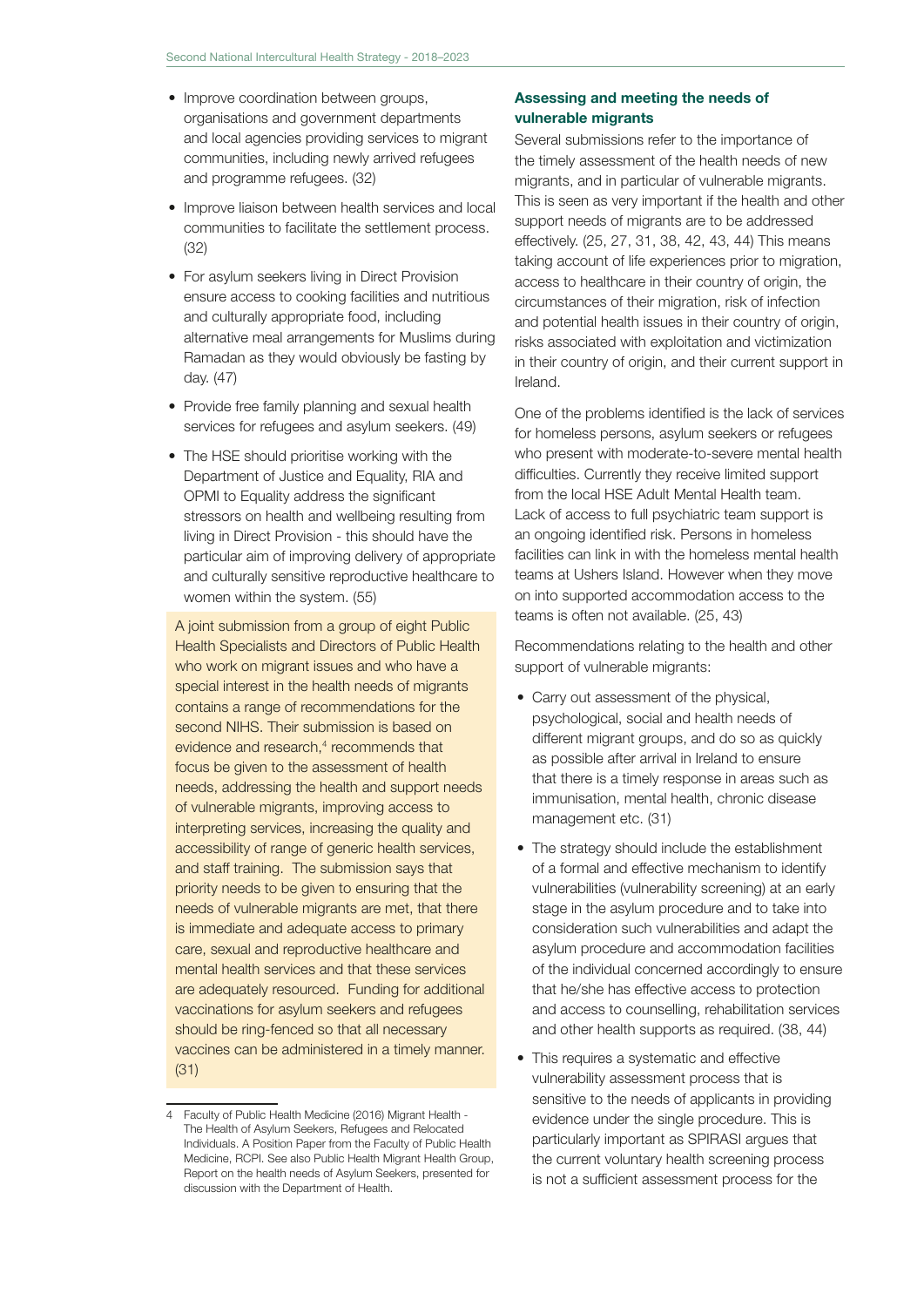purpose of identifying the range of possible vulnerabilities of asylum seekers; it does not link into the protection process nor does it adequately provide for the monitoring of persons with vulnerabilities and for the coordination of a response. (42)

- Address the health needs of homeless people from ethnic minorities. (25, 43)
- Addressing the needs of new migrants to the country in particular vulnerable migrants should include early and adequate screening for chronic diseases and mental health issues, as well as for infectious diseases. (27)
- There should be immediate and adequate access to primary care, sexual and reproductive healthcare and mental health services which are adequately resourced. (27)
- Funding for additional vaccinations for asylum seekers and refugees should be ring-fenced so that all necessary vaccines can be administered in a timely manner. (27)
- Ensuring quality of generic services, in particular accessibility and equity. Accessibility (health literacy, literacy, interpretation, translation, cultural responsiveness, risk communication). Equity (measuring & monitoring of health inequalities in particular implementation of ethnic equality monitoring throughout the HSE) and HSE compliance with IHREC 2014. (27)

#### Travellers and Roma

A large number of submissions make reference to the disadvantages and health inequalities faced by Travellers and Roma. (5, 15, 17, 53) In addition to the issues presented in this section some submissions regarding specific services include reference to Travellers and Roma (see for example, sexual health, maternity services etc.).

The National Traveller and Roma Inclusion Strategy (2017-2020), published by the Department of Justice and Equality, contains a range of healthrelated actions. Travellers are an ethnic minority community whose health needs and status have been extensively profiled through the All Ireland Traveller Health Study (AITHS) (2010).<sup>5</sup> Since 1995, the Department of Health has prioritized the health needs of Travellers through regional Traveller Health Units and the National Traveller Health Advisory Forum, with ring fenced funding to support partnership based initiatives linking Traveller community development organisations and the HSE.

Recommendations made in the submissions regarding Travellers and Roma:

- The recommendations from the AITHS study should be fully implemented in order to address the significant health inequalities and serious discrimination experienced by Travellers, framed through a social determinants of health approach. (5, 53)
- It will be important for the second NIHS to show the synergy with the National Traveller and Roma Integration Strategy 2017-2022. It is important also that the second NIHS incorporates the health needs of Travellers, in addition to other minority groups. (3)
- Carry out a review of the implementation of the AITHS, and show how many of the recommendation have been taken on board by Government Departments, especially in health. (5, 15, 53)
- One submission recommends a mainstreaming approach, by moving away from Traveller specific health services and interventions. (13)
- Specific issues identified for inclusion in the second NIHS include:
	- » Partnership decision making, including the continued good practice of partnership based infrastructure of the regional Traveller Health Units. A good practice example is given of the South West Traveller Health Unit which has core values related to recognition of Traveller ethnicity.
	- » Implement the Public Sector Duty, and promote equality proofing, training for health service staff and champion culturally appropriate responses to identified mental and physical health priorities and needs. (3)
	- » Access to good quality services and information, and culturally competent service planning and provision. (3)
	- » Funding of peer-led community health programmes through Primary Healthcare and community led health programmes.
	- » Training for staff in communicating with service users and providing appropriate services. (15)
	- » Sexual health, consent and domestic violence should be discussed with Travellers,

<sup>5</sup> See: http://health.gov.ie/blog/publications/all-ireland-travellerhealth-study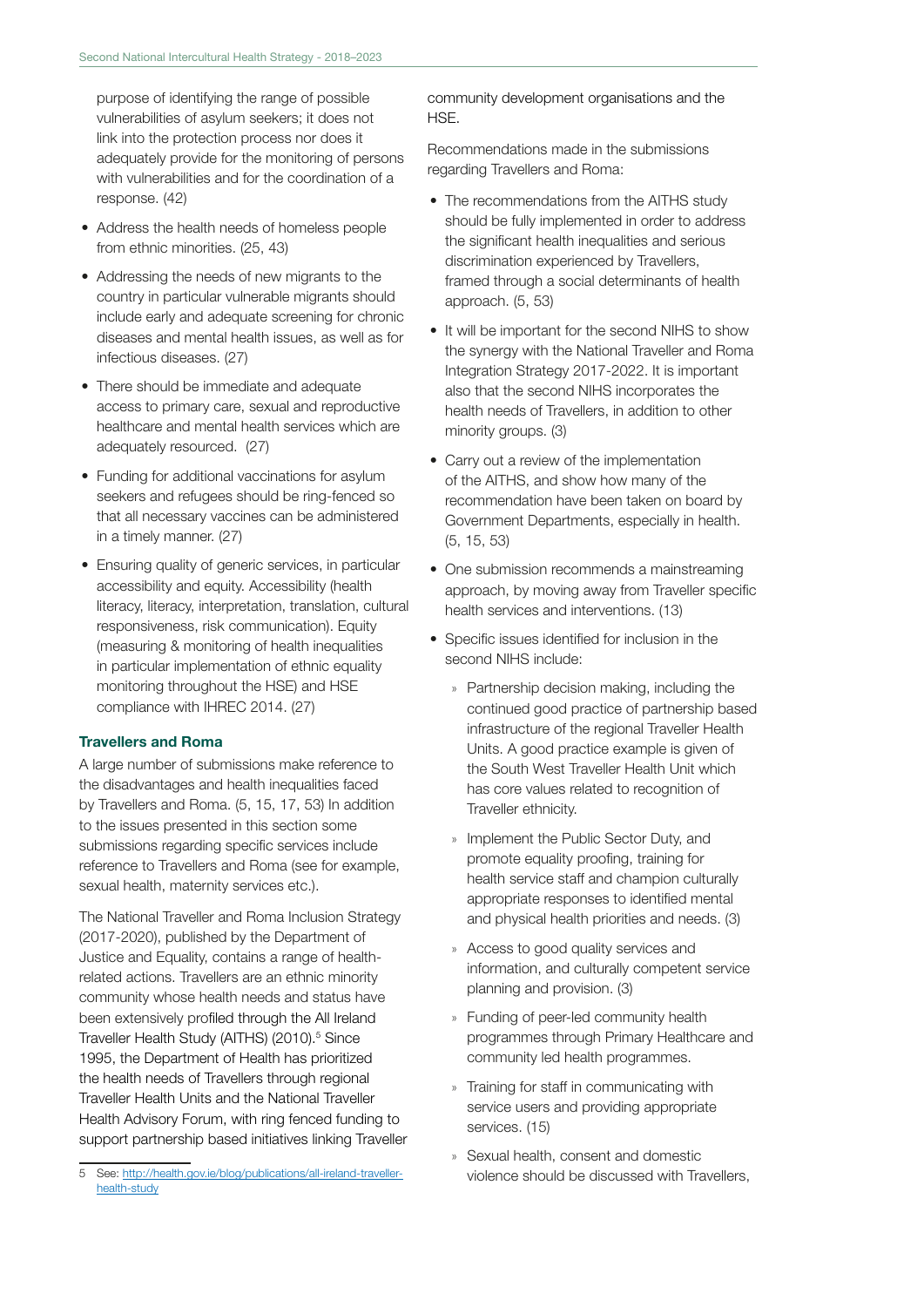especially young Travellers, as part of a wider holistic approach. (49)

- » Increase the number of Traveller specific youth workers to encourage the further integration of young Travellers into youth services. (47)
- » Address ways to overcome racism, discrimination, poverty and marginalization in access to maternity and other health services for women Travellers. (51)

Recommendations made in the submissions regarding Roma:

- Address the health and social care needs of Roma, with regards to access to social protection services, including medical cards and access to basic GP care and preventative services. (51)
- A great deal needs to be done to build trust and engagement between Roma and healthcare providers, including implementing a programme for Roma along the lines of the successful Primary Healthcare Traveller Projects. For example, many women express fear of using hospital emergency or maternity services in case they will be given a bill for treatment that they cannot pay. There is also a lack of trust and a lack of information about services, including knowledge amongst Roma women of the Maternity and Infant Care Scheme. (51)
- Ensure better access to mainstream health services for Roma, including access to medical cards and social welfare. Strategies need to link health outcomes to the lack of education, lack of employment options, poverty/deprivation, literacy and language. (40)

#### 1.3 Specific areas of service provision

A large number of submissions refer to specific healthcare services, with a focus on ensuring that services are provided in culturally sensitive ways. Particular emphasis is given to mental health services, maternity services, sexual and reproductive health services, child protection services and the needs of migrant children in care of the HSE, services for people with disabilities, and older people's services.

#### Mental health services

Several submissions refer to the importance of addressing mental health issues and the needs of minority ethnic communities, and within an overall context of mental health and wellbeing. (18, 20, 23, 40)

- The second NIHS should acknowledge that people from minority ethnic and migrant backgrounds, their families and carers may face complex mental health needs and may require specialist services.<sup>6</sup> (18)
- The second NIHS should take account of mental health issues, including undiagnosed mental health issues, and provide access to culturally sensitive mental health supports. (38)
- The National Office of Mental Health Engagement (NOHME), as part of its remit and early operation is currently consulting with representative bodies, and would be happy to further discuss this work and share its insights. (18)
- The national consultative forum, to be established for a national taskforce on youth mental health (recently announced by Helen McEntee, Junior Minister with responsibility for mental health) should involve key stakeholders who work with asylum seekers and refugee youth. (38)

#### Specialist trauma counselling services

Several submissions refer to the need for specialist services and in particular trauma counselling services, and assessment and treatment for victims of torture. (29, 33, 38, 42, 44)

- Improve access to trauma counselling and other support services provided by SPIRASI, by funding a regional service that meets the needs of people living in Direct Provision outside of Dublin. A regional service would reduce travel costs currently funded by the Department of Social Protection (estimated to be approximately €14,500 in 2015). (15, 38, 44)
- The Direct Provision system should not hinder access to specialist services for vulnerable asylum seekers and refugees. (15, 40)
- Take into account the resettlement of vulnerable refugees with high mental health support needs. (40)
- In light of an increase in the numbers claiming asylum, coupled with the Irish Governments

<sup>6</sup> Further information can be found in the following publications which address these issues in more detail: Murphy R and Leavey G (2014) "Mental health needs of minority ethnic communities in Ireland: contexts and controversies" in Higgins A and McDaid S (2014) Mental Health in Ireland: Policy, Practice and Law, Gill and Macmillan.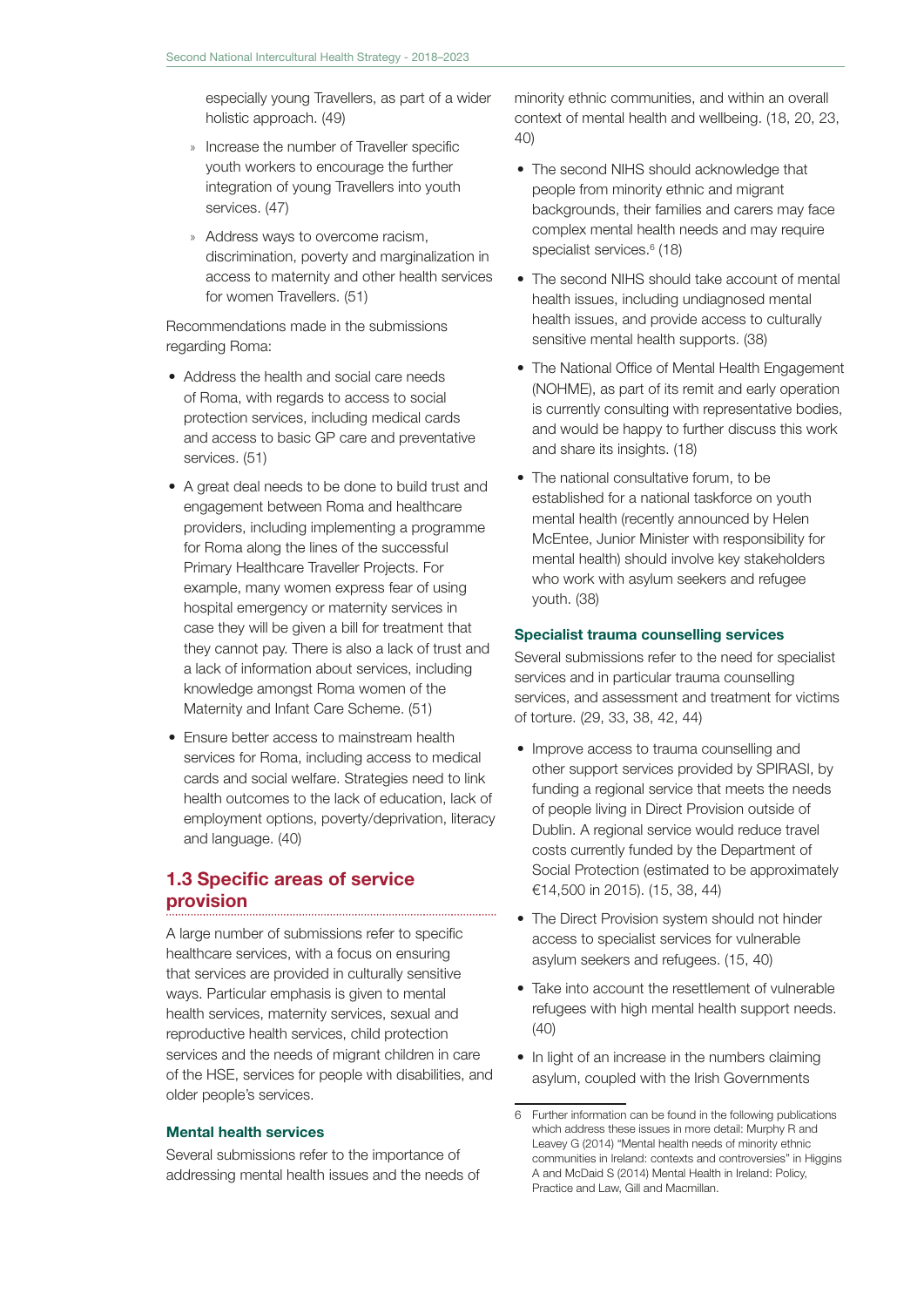commitments under the Irish Refugee Protection Programme and the UNCHR re-settlement programme, NGOs such as SPIRASI should have adequate funding to meet the demand for specialist support services for vulnerable asylum seekers and refugees. (42)

#### Maternity services

Several submissions refer to the importance of providing good quality maternity services that take account of the diverse needs of women, so that they are more responsive to migrant women's needs.

- NWCI's submission (51) specifically refers to consistent recommendations - from consultations held in partnership with the HSE across the country in 2015 - on the need for maternity services to fully meet the needs of migrant women and for services to be more culturally appropriate.
- Ensure there is a synergy between the NIHS and the National Maternity Strategy, 2016-2026. (51)
- Address ways to overcome the barriers faced by Traveller and Roma women in accessing good maternal health and in accessing maternal health services. (51)
- Information should be aimed at prenatal care, Foetal Alcohol Awareness and the dangers of smoking during pregnancy. For example, this should address the findings of the Roma Health Report EU 2014, which notes that 85% of Roma women smoke in pregnancy and lack prenatal care. Given low general public awareness of the effects of alcohol in pregnancy in Ireland this is an area that needs to be targeted. (16)
- Ensure that there is a specific focus on intercultural care in the neonatal unit and in intensive care unit, as cultural differences and language barriers puts an added strain on staff and parents. (41)

#### Sexual and reproductive health services

The previous strategy included reference to sexual health as a distinct area and also acknowledged that issues around maternity and reproductive health were emerging areas of concern. In addition, the strategy stated that the forthcoming strategy on sexual health would include 'sexual health aspects of sexual health delivery for service users from minority ethnic groups'. However, HIV Ireland point out that the National Sexual Health Strategy (2015-2020) does not identify asylum seekers or

refugees as a specific sub-group of migrants who are vulnerable and have specific needs regarding sexual health information, treatment and care. (4)

According to the IFPA's submission, evidence from clients and outreach work in the context of the FGM Project shows that women living in Direct Provision continue to face many barriers to accessing quality sexual and reproductive healthcare. Research, by Catherine Conlon et al.,<sup>7</sup> identified a range of barriers facing young women from Ireland's migrant communities. (49, 53) It found that knowledge and information about sexual health and crisis pregnancy prevention services is poor, and that there are limited experiences of accessing reproductive health services, compared with others in the same age group. Barriers to accessing services are cultural and religious backgrounds, pre-migration experiences, impact of legal status on access to services, costs, and language and communication issues. (53)

This is an important area – although attitudes to sex and sexuality have changed in recent decades, there are still major barriers in talking openly about sex and sexuality. (53, 55)

- Sexual and reproductive health should be a separate theme in the new Intercultural Health Strategy. (49, 51, 53)
- Integrate the recommendations on sexual and reproductive health contained in the McMahon report. (49, 51, 53)
- IFPA's submission states that this should cover issues such as FGM treatment and prevention; access to contraceptive information and services; and referral pathways for women with unplanned pregnancies. (49)
- Better resources are needed for sexual health promotion, education and prevention and targeted outreach. (53, 55)
- Ensure access to culturally appropriate reproductive and sexual health services and information, and ensure that there is a specific focus on asylum seekers, refugees and other vulnerable migrants. (6, 42, 51, 53, 55)
- Ensure that there is synergy with the National Sexual Health Strategy (2015-2020) and the vision "that everyone in Ireland experiences

<sup>7</sup> Conlon, C., O'Connor, J., and Ní Chatháin, S., (2012) Attitudes to Fertility, Sexual Health and Motherhood amongst a Sample of Non-Irish National Minority Ethnic Women Living in Ireland. Crisis Pregnancy Agency. Available at: http:// crisispregnancy.ie/wp-content/uploads/2012/06/migrantwomen-report.pdf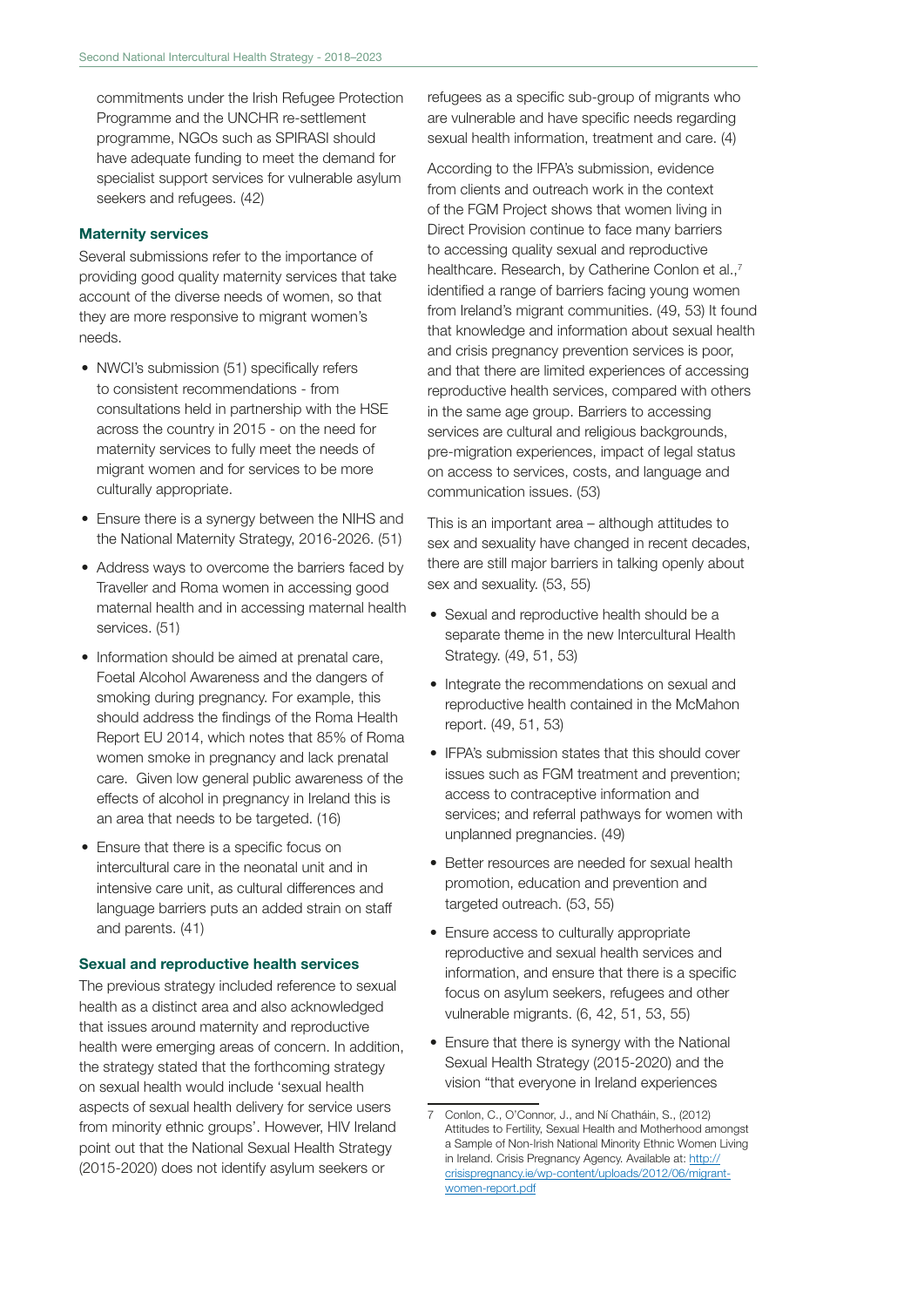positive sexual health and wellbeing", with reference to vulnerable groups that require targeted support, e.g. refugees, asylum seekers, migrants and migrant workers, unaccompanied minors, Travellers and other minority ethnic groups. (53)

- Ensure that healthcare professionals receive high quality training in working with people from diverse cultural and ethnic backgrounds as a crucial element of promoting sexual health and wellbeing, and in reducing negative sexual health outcomes. (53)
- Recommendations from the Sexual Health Crisis Pregnancy Programme (SHCPP) include:
	- » Strengthening partnerships with migrant organisations and NGOs working with migrant communities.
	- » Support organisations working with migrant communities to promote a) condoms through the national Condom Distribution Service to Direct Provision Centres, b) Parent RSE training programmes and resources, c) culturally sensitive and appropriate information, d) crisis pregnancy counselling and post-abortion services, e) primary care services for SRH consultations, f) pharmacies for SRH advice and emergency contraception, g) HIV and STI testing options nationally.
	- » In partnership with migrant organisations, review and develop education print and online information supporting migrant women and men in the area of crisis pregnancy, family planning and sexual health.
	- » Continue to promote the accessibility of emergency contraception.
	- » Consider training needs of relevant professionals working with people from diverse cultures and ethnic backgrounds.

### Child protection services and migrant children in the care of the HSE

A number of recommendations are made about child protection services and migrant children in the care of the HSE:

- Several submissions suggest the Inclusion of child protection, specifically in relation to *Children First: National Guidance for the Protection and*  Welfare of Children,<sup>8</sup> as a theme in the second NIHS.
- Although the HSE no longer holds statutory responsibility for the protection and welfare of children (this rests with TUSLA), it continues to hold significant responsibilities for children, and as a result *Children First* continues to be prioritised and integrated throughout all aspects of HSE service development in supporting best practice in working with children and young people, irrespective of their ethnicity or nationality. It is important to be aware and sensitive to the individual situations and needs of minority ethnic groups. (20)
- There is a need to respond appropriately to child protection and welfare concerns, while also avoiding any practice that could give rise to minimisation of child welfare or protection issues due to cultural context, and victimisation of a particular ethnic/cultural group (e.g. overreporting or stereotyping). (20, 57)
- Ensure that accessible information is provided for service users regarding policy, procedures, guidance and the law in relevant languages (e.g. in areas such as physical discipline/punishment, FGM, early/child marriage etc.).
- Consider the relevance of including in the second NIHS key child safety promotion and unintentional child injury prevention. (14)
- Address the rights of children in the care of the HSE to naturalization/citizenship. An example is

<sup>8</sup> *Children First* provides guidance for organisations working with children to promote children's welfare and protect them from harm or abuse. It outlines what organisations need to do to keep children safe, and what different bodies, and the general public should do if they are concerned about a child's safety or welfare. It emphasises the importance of multi-disciplinary, inter-agency working in the management of concerns. A key message is that child protection is everyone's responsibility. *Children* First was first published in 1999 and revised in 2011. In line with recent legislative change (Children First Act 2015), this guidance has been further revised and is due for publication by the DCYA later this year. The HSE has developed a suite of tools, including a Child Protection and Welfare Policy, to assist staff in meeting their responsibilities under the revised Children First guidance (2016) and the Children First Act 2015. These supports will be launched in September 2016.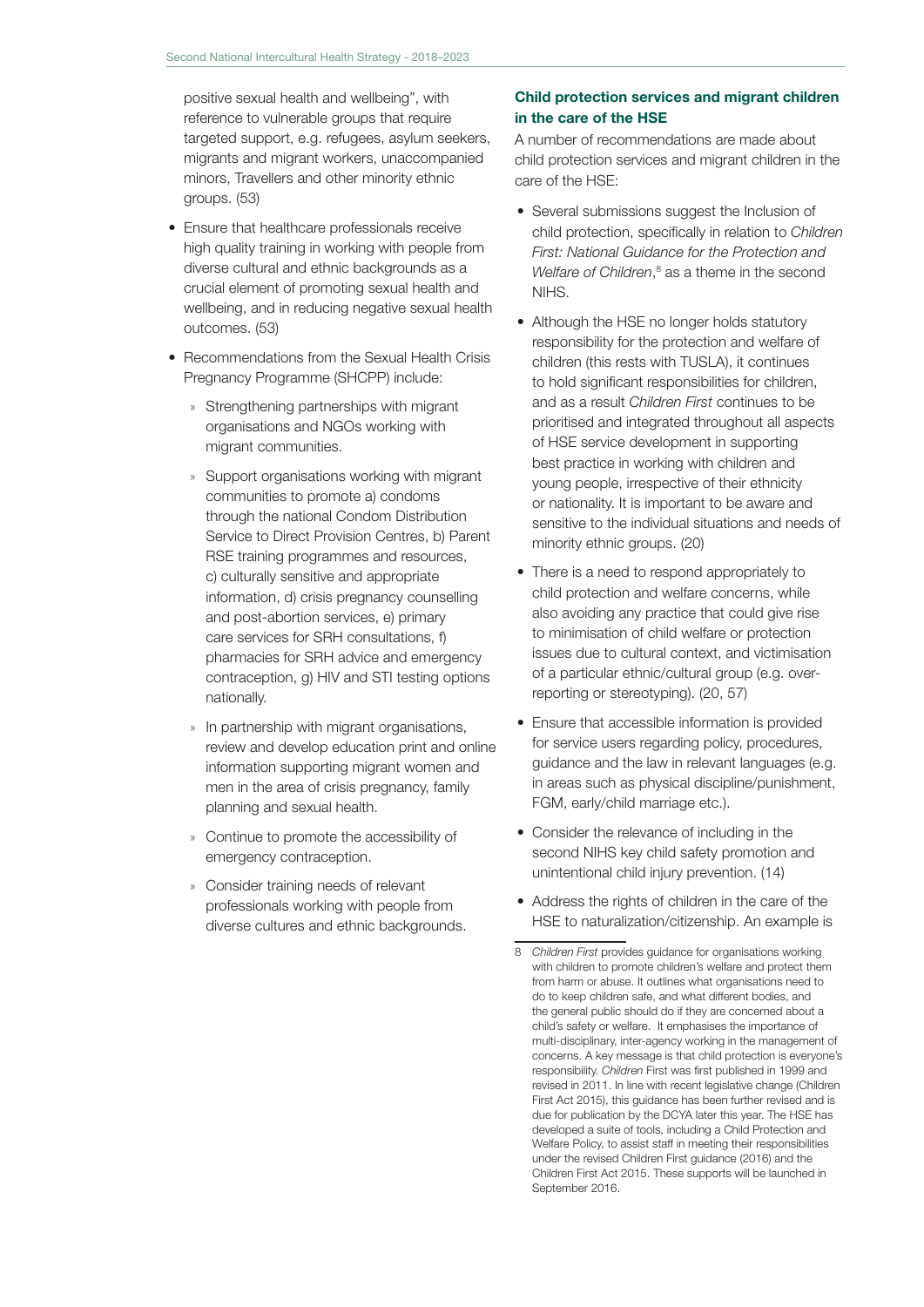given of a child who has been in long term foster care since 2009 who is only allowed to remain in the country legally until the age of 19 years. Currently the child has no nationality and there is no knowledge of the country of origin of her mother or father. (48)

- In disability services for younger children, there is a need for further support to engage all new service users and to ensure that they are receiving an equitable service for their children and families. (15)
- It will be important for TUSLA to consider the needs of children in foster care and the possibility of recruiting carers from within these communities. (44)
- Consider the needs of the continually expanding diverse population of Irish Intercountry adoptees and their multi-cultural families and in particular the barriers to accessing health services appropriate to their particular needs. (6)

#### Services for people with disabilities

Services for people from migrant/minority ethnic backgrounds with disabilities are highlighted in several submissions:

- Ensure that the second NIHS addresses disability issues and the needs of persons and families from ethnic minorities. (43)
- Integrate the National Guidelines for Accessible Health and Social Care Services (2014) into the second NIHS. The Guidelines offer the practical guidance to implement the Disability Act 2005.9 If steps are taken to routinely provide accessible services for all, it will have a positive influence on the experience of everyone accessing healthcare services. (22)
- A mechanism should exist to help fund the healthcare of a vulnerable person. (25) An example was given of the problems faced by a young adult asylum seeker with a learning disability who did not have the capacity to live independently. Following an admission to hospital, there was no agreement about who would fund his after care in supported accommodation such as a nursing home.

#### Older peoples' services

Several submissions referred to the need to take account of the health and other support needs of migrants and minority ethnic groups across all age groups, including the needs of older people.

• One old age psychiatrist highlighted the support needs of minority ethnic elders who experience dementia or psychiatric issues. Because of language and cultural difficulties, assessment and treatment can be complex, as is supporting families to access home care and day centre services. (28)

### Other services

#### Nutrition services

- Appropriate educational materials, information and diet sheets should be provided in a range of languages for new migrants, including children. For example, immigrants may suffer a loss of support from their peers which makes it difficult to maintain cultural/traditional food practices and preparation of traditional dishes. (50)
- Interpreting services should be more readily available to help carry out nutritional assessments and interventions. Where the HSE provides catering services – cultural and religious needs must be addressed proactively through menu planning. (37)
- Provide support to help migrants integrate and adopt good food practices e.g. cooking clubs previously run by Healthy Food for All and Safefood. Active interventions to support these groups to adopt best practice for food preparation, breastfeeding and healthy eating are needed. FSAI for example has drawn up information on healthy eating and infant feeding on its website which could be adapted to different target groups.

#### Environmental health services

• Educate all staff, including Environmental Health staff, on providing intercultural health services. Of particular relevance to environmental health staff are cultural issues, such as the importance of family, gift acceptance, hospitality acceptance, hand washing taboos, non-importance of female members of family, right of veto by others, etc. (35)

#### Refusal of medical assistance

• Introduce a policy on refusal of medical assistance on behalf of women and children by

<sup>9</sup> The Disability Act 2005 is a positive action measure, which provides a statutory basis for making public services accessible. It gives effect to the underlying principle that mainstream public services provided to the general public must also serve people with disabilities as an integral part of the service they provide. The health service is obliged to ensure that its buildings, its services, the information it provides, and how it communicates with people, are all accessible to people with disabilities.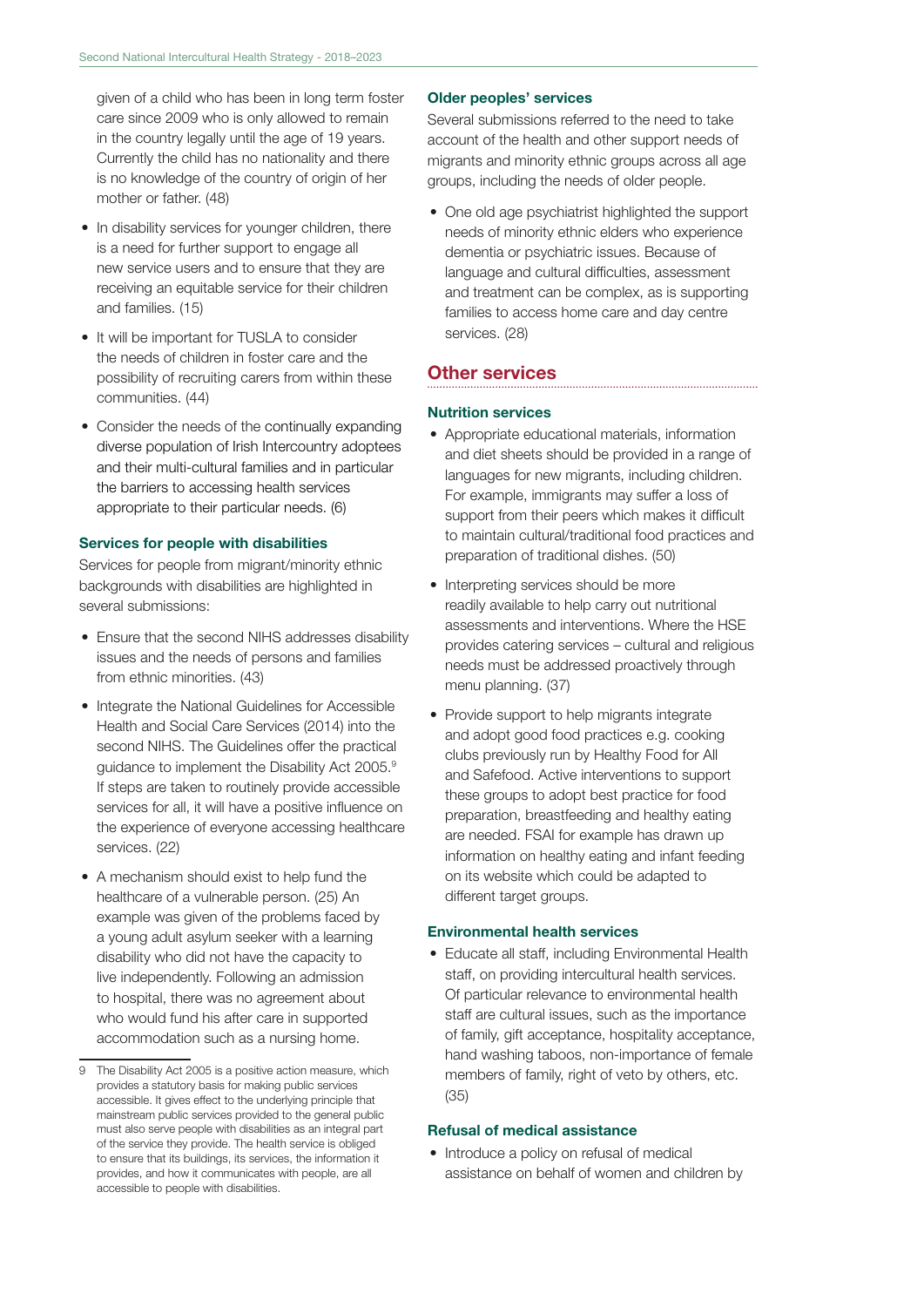a male relative when someone is sick, or when screening or vaccination are carried out, and if women request it against male relative wishes.

#### Death and dying and support

- Include in the second NIHS the death and dying and support needs of persons and families from minority ethnic groups, including palliative care needs of persons and families from minority ethnic communities. (43)
- Greater emphasis should be given to providing appropriate help and support for bereavement, loss and grief, and in training those providing the services in a culturally-sensitive way. This is considered to be an area of mental health where migrants and minority groups are underserved. (39)

#### Other issues to take into account in the provision of services

- Improve access to literacy support and health literacy as they can impact on a person'*s* ability to navigate and access the complex health systems. (26)
- Improve support for family carers from minority ethnic groups who are supporting their own family members. (43)
- Consider how health services respond to the needs of staff and service users from different faith communities. (43)
- Create safe and supported youth spaces for young people. (47)
- Include risk communication with vulnerable groups as part of preparedness (e.g. getting vaccinated to avoid vaccine-preventable diseases) and response (e.g. in an outbreak setting). (26)

#### Assisted Decision Making

• The Assisted Decision Making (Mental Capacity) Act 2015 has implications for all health and social care providers – there is a need for a clear and robust understanding of the Act with particular regard to supported decision making based on the presumption of capacity and the principle that everyone has the right to be supported to make decisions. (22)

#### HR issues

• Implement a policy on abuse and aggression towards female staff, including sexual harassment of female staff. (35)

- Consider the needs of health service providers including admin and healthcare professionals when working with this special population. (19)
- Ensure coordination with Diversity, Equality and Inclusion in HR and the development of the DEI strategy in areas such as recruitment, selection and retention. (9)

### 1.4 Specific health conditions

#### HIV and AIDS

A detailed submission from HIV Ireland (4) sets out recommendations that are informed by the HIV Ireland project on the needs, behaviours and attitudes of minority ethnic groups, which have helped to develop and deliver appropriate support and prevention services. The project involved migrants in the development of information materials,10 and has provided a free-condom service which has been crucial because most asylum seekers cannot afford condoms.

#### Recommendations include:

- Improve access to information about the availability of infectious disease testing (e.g. HIV, STI's, TB), including breaking down fears that a person could be deported if tested as HIV positive.
- Address living conditions in Direct Provision so that people can live in privacy to engage in medication taking, and have access to NGO and peer support.
- Develop a 'one stop shop' orientation guide to the Irish health system, with emphasis on free NGO and statutory services.
- Include reference/links to the goals of 'Healthy Ireland 2013-2025' to ensure that people in the asylum system have equal access to health goods, service and supports, for example, by providing free travel to access HIV clinics and free condoms available to asylum seekers in Direct Provision.

#### Sickle cell anemia

One submission recommended that awareness raising is urgently needed amongst hospital staff that patients of an African heritage are more likely to suffer with sickle cell anemia. There is a lack of knowledge of symptoms or of treatment / requirements for opioid pain relief. Cultural stereotypes can result in a person being seen as

<sup>10</sup> 'Don't Panic Guide to Sexual Health'; 'Living with HIV in Ireland: a Self-Help Guide'; and 'HIV: Our Responsibilities'.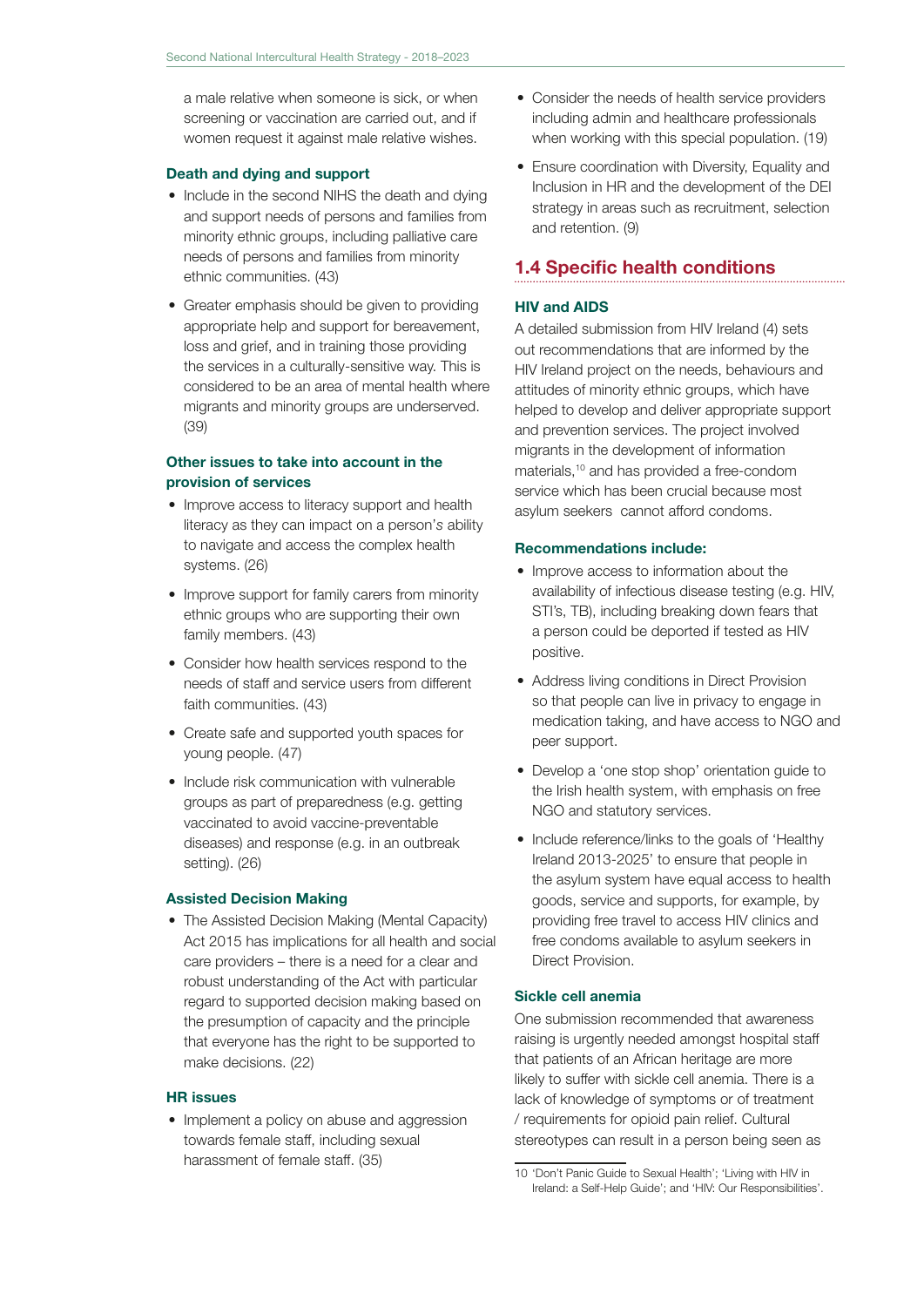drug seeking rather than in need of appropriate pain relief and urgent prioritisation. This submission highlighted the excruciating pain suffered by a friend for six hours because of lack of knowledge of healthcare staff of condition. (30)

Another submission referred to an experience where a child in care who required a general anesthetic and as a male African national required a blood test for this potential risk/ medical presentation. This submission suggested that this should be a standard procedure for any child being take into care as the delay in obtaining this check prior to surgery caused an unnecessary delay and discomfort for this service user. (45)

#### Polio

One submission notes a significant number of Polio survivors under the Neurology service in Beaumont Hospital who have migrated from countries where polio is still endemic, including Nigeria, Afghanistan and India. Polio survivors have lifelong complex rehab and equipment needs including requirements for complex orthoses (splints). The Irish Polio survivor population is aging with very few born after 1962 and so there is a risk of skills required in management of these complex patients being lost. It would be beneficial if the skills of the healthcare professionals involved in these patients could be maintained and developed. (1)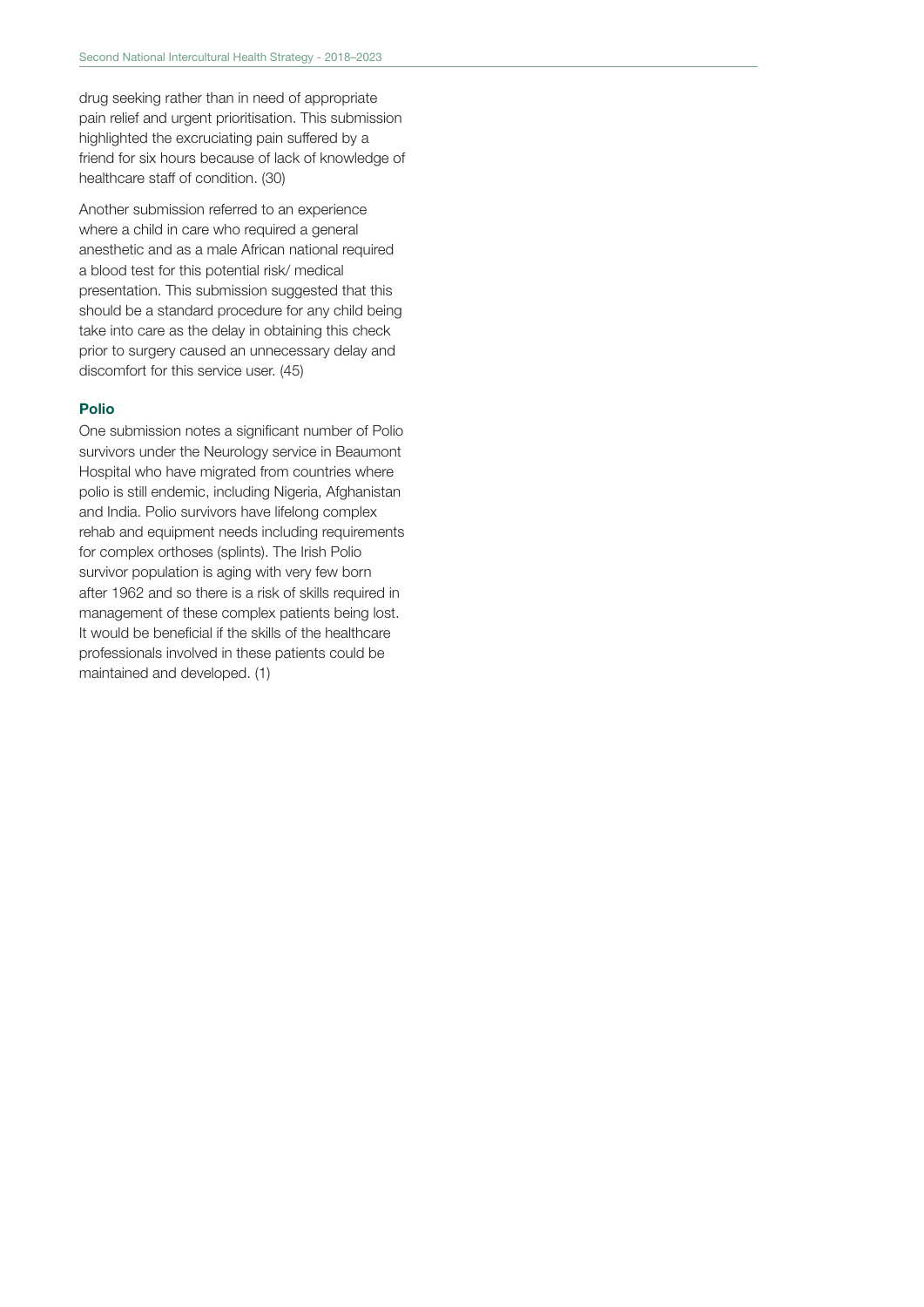# 2. EQUALITY, NON-DISCRIMINATION AND HUMAN RIGHTS

The first NIHS noted the importance of equality and human rights, including the need for a gendersensitive approach, and the combined impact of ethnicity, gender, conflict-related trauma and culture-shock of unfamiliar gender norms in Ireland as compounding barriers to health services for migrant women.

Several submissions refer to the importance of the second NIHS being underpinned by the principles of equality, non-discrimination and human rights. The public sector duty (Section 42 of the Irish Human Rights and Equality Commission Act 2014) is seen as an important tool in ensuring that the second NIHS and its implementation take full account of equality and human rights issues, including a gender sensitive approach to service provision. Recommendations include the following:

- All future policy and service developments s*hould be planned and provided in line w*ith the public sector duty.
- The HSE, with the Equality and Human Rights Commission, should draw up guidance for health service providers and staff about how they can implement the public duty in the planning and provision of services.
- Several submissions recommend that the second NIHS continues to give a focus on gender-sensitive approach and for this to address multiple discrimination (intersectionality), for example, in relation to the vulnerabilities and disadvantages faced by migrant women and Traveller women. (53, 57)
- Improve awareness of intersectionality and the impact on migrants, refugees, ethnic minority and vulnerable communities (taking into account issues such as lack of education, low literacy can impact access to social welfare/medical cards, low income or low security employment, knowledge deficits of services available and how to access them, need for interpreter services, religious and/or cultural needs/requirements). (40)
- Gender should be recognised as a key determinant of health and this should be addressed through a gender mainstreaming approach, which is an internationally recognised tool for addressing gender inequalities and

the provision of gender-sensitive health policy, planning and service delivery. (53, 57)

• A social inclusion framework is also highlighted as being important by including people affected by addiction, people at risk of and/ or experiencing homelessness, Irish Travellers, Roma and other members of diverse ethnic and cultural groups including asylum seekers, refugees and vulnerable migrants, LGBTI service users and those with HIV/AIDs. While these categories are used for practical purposes, the intersecting nature of conditions and circumstances of people from these groups means that issues such as access to services, risk of discrimination and stigma, a range of health needs, poor mental health and a lack of general wellbeing, are common to many excluded groups.

Some submissions refer to the need to implement existing government / HSE commitments to equality and gender mainstreaming:

- Government commitments to incorporate a gender perspective into the planning, delivery, implementation and monitoring of healthcare under the National Women's Strategy 2007-2016 and the HSE's gender mainstreaming framework drawn up in partnership with the National Women's Council of Ireland (NWCI).<sup>11</sup> (51)
- The NWCI notes that the provision of gender sensitive health services under the National Women's Strategy 2007-2016 have not yet been fully met and argues that: "It is critical that this commitment is continued and that all health policies, strategies and services are gender proofed to ensure they meet the needs of a diversity of women in Ireland today. One of the key priorities of the HSE is to eliminate health inequalities and this would be an important step in working towards that stated objective." (51)
- The second NIHS should take account of the implementation of the 2nd National Action Plan on Women, Peace and Security (NAP) 2015- 2018, which contains a range of commitments

<sup>11</sup> HSE/NWCI (2012) Equal but Different: A framework for Integrating Gender Equality into HSE Policy, Planning and Service Delivery. Available at: https://www.nwci.ie/download/ pdf/equal\_but\_different\_final\_report.pdf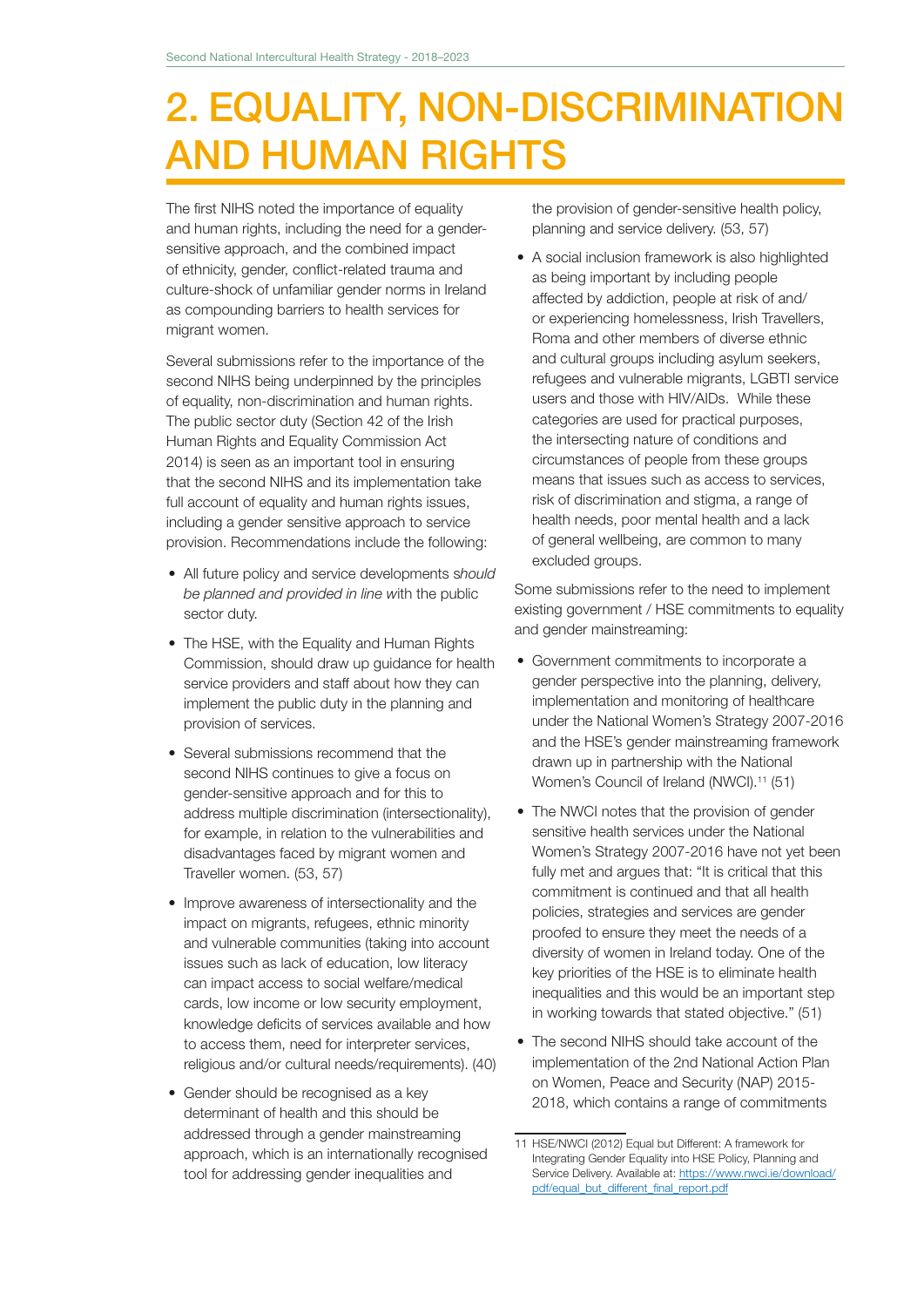in fulfilling the UN Security Council Resolution (UNSCR) 1325, adopted in 2000. These issues are included in a submission on behalf of the independent Oversight Group to Ireland's 2nd National Action Plan on Women, Peace and Security (WPS). This includes:

- » Commitments to implement WPS for the HSE, which includes adopting a WPSsensitive approach in dealing with women affected by conflict on the island of Ireland, including migrant women, refugees and asylum seekers, and those affected by the conflict in Northern Ireland.
- » The second NIHS can complement the NAP and be mutually reinforcing - coherence between the two documents will contribute to a consistent, whole-of-government approach to the implementation of Women, Peace and Security objectives in Ireland.
- » The NAP recognises the intersection of ethnic and cultural diversity, gender and the impact of conflict-related trauma which creates specific health-related challenges for women and girls. (55)
- » A number of NAP commitments and actions under Pillars 2 and 3 link directly to the aim of meeting the health and care needs of asylum seekers, refugees and migrants. One particularly relevant commitment under NAP Commitment (3c) is to strengthen outreach to women and girls in Ireland who have been affected by conflict, including migrant women, diaspora communities, those seeking asylum and women who have experienced Female Genital Mutilation, and ensure raised awareness and increase utilisation of the services available. (55)
- » The physical and mental healthcare needs of migrant, refugee and asylum seeking women affected by conflict who have left the Direct Provision system and are integrating into communities should also be given appropriate support. (55)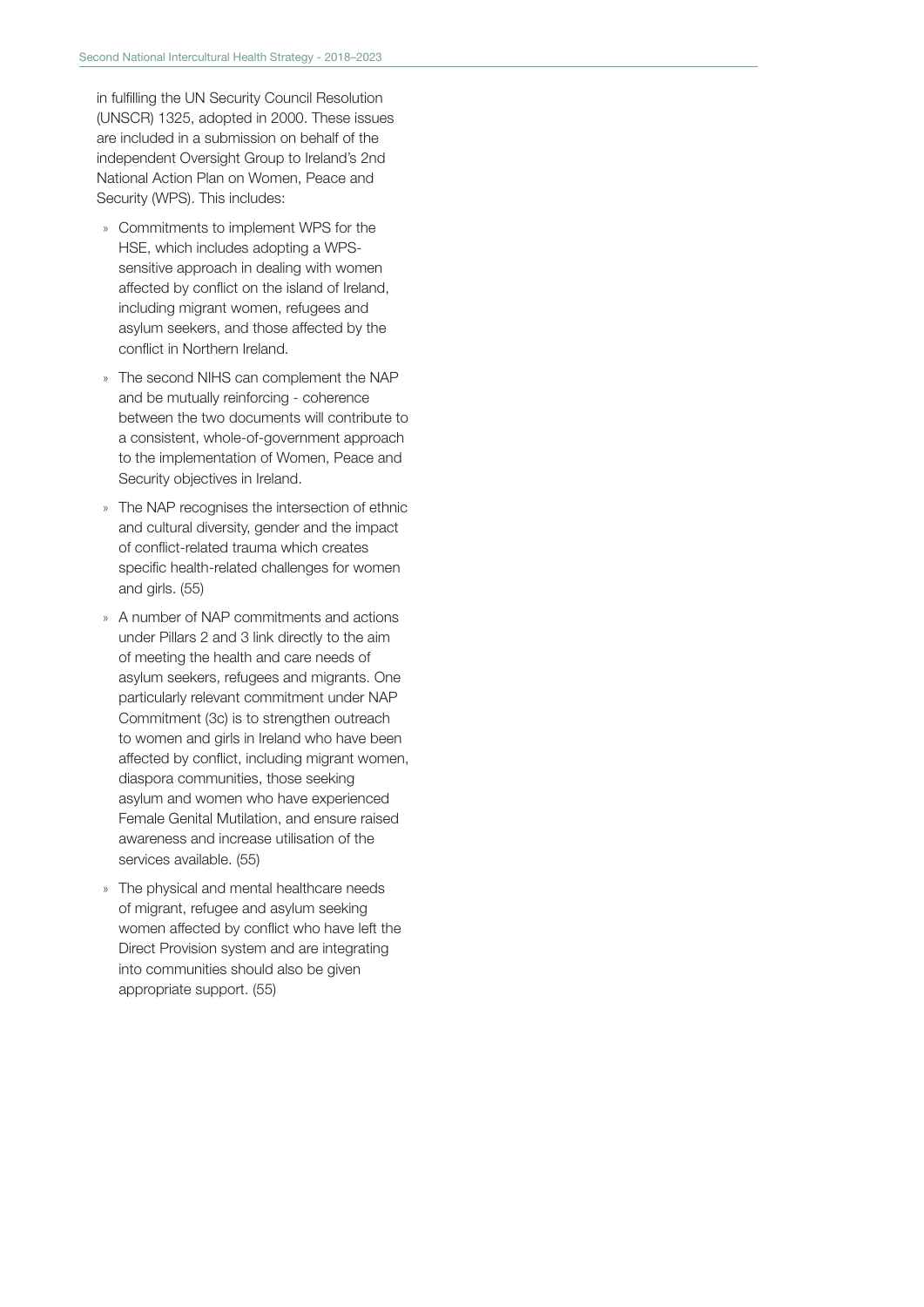# 3. INTERPRETING AND TRANSLATION SERVICES

A large number of submissions refer to the importance of improving access to good quality interpreting, translation and training/information about cross-cultural communications.

### 3.1 Interpreting services

Evidence from research and from the Partnership for Health Equality project is that many migrants continue to rely on interpreting from family members or friends, or using google translate or other language apps. Many GPs lack knowledge about community resources for interpreting in primary care and the services that are available for high quality interpreting. This creates major challenges where patients have complex health histories and problems.

A submission from a group of PHNs noted a study of PHNs in Limerick where many staff highlighted a lack of preparedness for working through interpreters. In the study, some expressed a concern about the quality of care resulting from not using an interpreting service. (33) Issues raised about working with interpreters include concerns about informed consent if there is no interpreter or family member; managing communications where there are a variety of dialects; isolation faced by older people; and isolation and risks of depression, including post-natal depression of service users, who experience communication barriers. (33)

Recommendations for the second NIHS in relation to interpreting services include:

- Several submissions highlight the importance of providing good access to interpreting services, including training on how to work through an interpreter, which is viewed as a prerequisite for providing good quality health services. (15, 17, 28, 31, 33, 36, 38, 42)
- Health providers should work in partnership with relevant agencies in developing a strategy and action plan to ensure access to a professional language and interpretation services. (2)
- It is important to address language barriers as they can compromise patient care and cause difficultly for therapist and patient, especially when discussing complex issues, such as chronic pain. (15, 36)
- It is vital that there is a provision of an interpreter available to attend initial meetings. Communication through texts for appointments, dates and times are useful ways to communicate. (15)
- Ensure that there are clear guidelines for interpreting in the context of cases of child protection/welfare concerns. (20)
- Interpreting is crucial for the settlement and integration of refugees and migrants in Ireland and needs to be provided in culturally appropriate ways, and on the basis of professional standards and training. (13)
- Good quality interpreting services and the availability of female interpreters when required, is important for migrant women who have been victims of gender-based violence in their home countries. (55)
- Ensure that people living in Direct Provision centres have access to interpreters and information about health services in their first language. (38)
- Assessments of need should include language needs and access to interpretation/translation services. (26)
- Interpreting services should be available in primary care (52) and be readily available to carry out nutritional assessments and interventions. (37)
- Ensure access to and use of translation and interpretation services, and to take into account literacy supports across all health services and in particular in primary care. (40)

# 3.2 Training for interpreters and healthcare staff

Several submissions make recommendations for training for interpreters and healthcare staff:

- Provide training for healthcare staff on working with interpreters. (29, 33, 42)
- Carry out training of interpreters who work with asylum seekers and refugees. SPIRASI notes that currently interpreters employed in Ireland are interviewed but are not tested to assess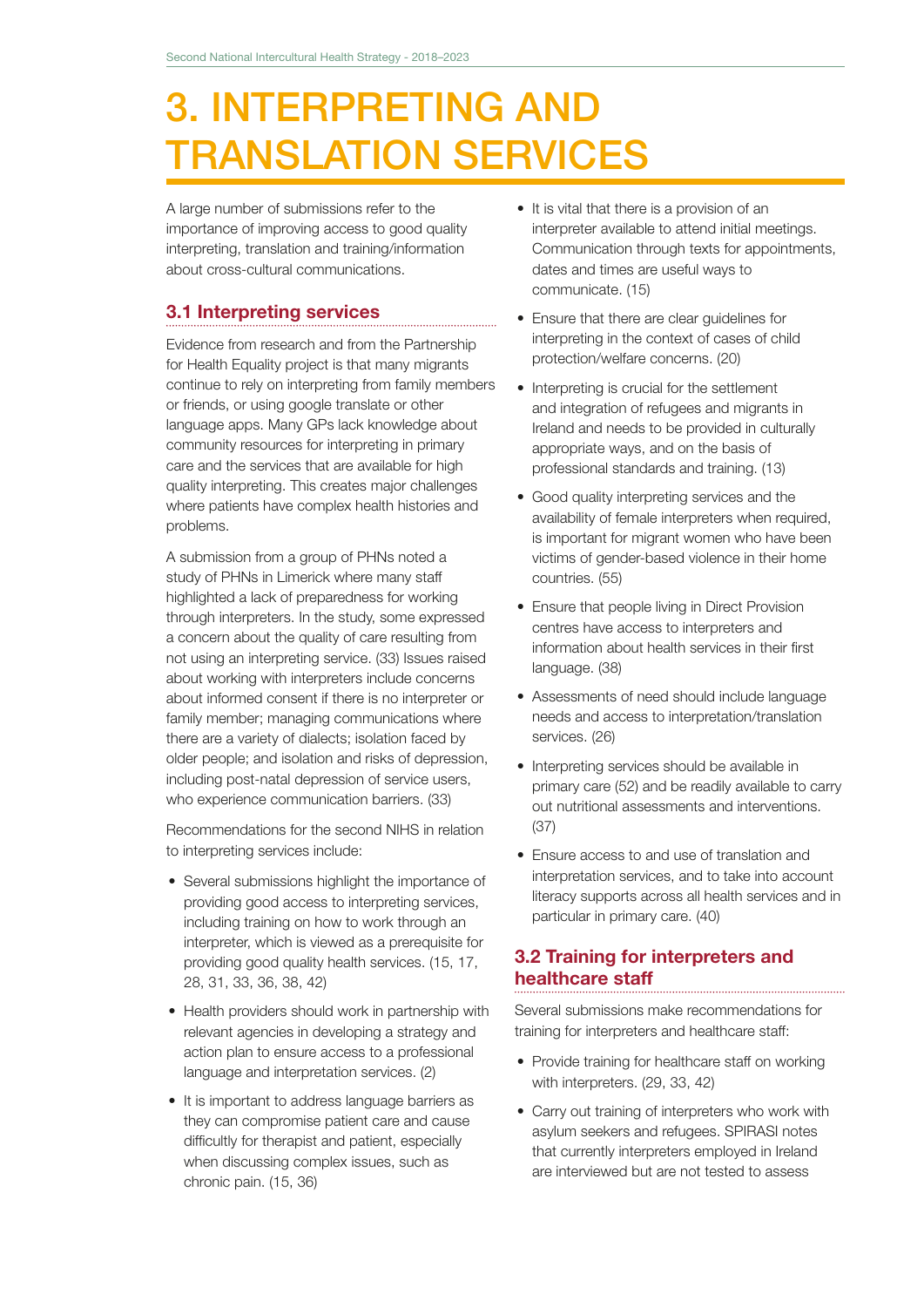their linguistic and interpreting skills. Their qualifications are not verified by either the private company employing them nor by ORAC (Office of the Refugee Applications Commissioner) or other service users. Other state agencies such as The Refugee Appeals Tribunal have noted "The quality of interpretation is a constant source of complaint from applicants and Tribunal members." (42)

• Implement the recommendations of the McMahon report on formal procedures, training and registration of interpreters; coordinated system of reforms where all interpreters working in the protection process receive appropriate training and are listed in a register and have appropriately accredited qualifications. (42)

### 3.3 Translation of written materials

Several submissions refer to the importance of having access to resources and facilities to translate written information.

- A minimum requirement is that all literature / information should be published in the main languages spoken. (15, 17, 34, 38)
- It would also be useful to have availability to flyers/posters in different languages to explain how the health system works and services that are available. (15)
- It would also be helpful to have a central facility within the HSE to arrange for translation of leaflets/letters. (34)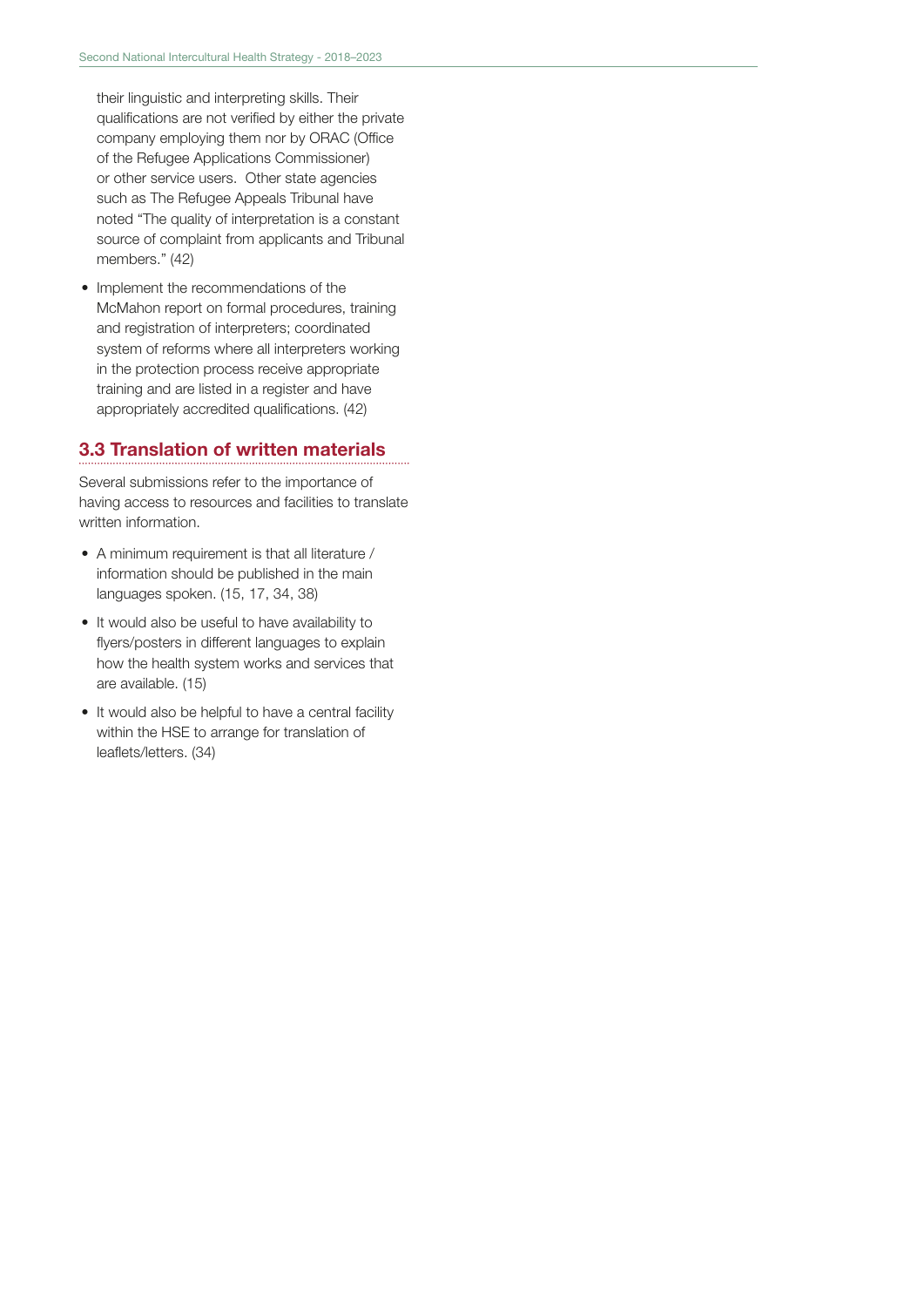# 4 CULTURAL COMPETENCY/ CROSS-CULTURAL **COMMUNICATIONS**

Several submissions note the importance of ensuring that staff have the capacity to provide culturally competent services. Appropriate intercultural training and support for staff was a fundamental principle of the first NIHS, and several submissions refer to the importance of staff training in contributing to improved access to services and better quality service delivery, which are viewed as being prerequisites for cultural change in the HSE. (4, 29, 33, 42, 44, 54) However, several submissions referred to the problems for healthcare staff in having time for training. (8, 10, 33) One submission suggested that staff feel under-prepared in dealing with differing cultures – often finding that the advice offered regarding healthcare conflicts with differing cultural practices. (33)

The Partnership for Health Equality project identified different expectations held by patients about the way in which healthcare is delivered, for example, in a hospital environment rather than in the community, or how the health system works. This raises implications of how communications can take account of different cultural expectations. (52)

Recommendations relating to training for healthcare staff include the following:

- Ensure that staff have access to training in crosscultural communication and in working with interpreters, (8, 10, 33) and ensuring that needs of healthcare professionals and admin staff who work with a diverse population are taken into account. (19)
- Intercultural health training should be mainstreamed in order to enhance the provision of culturally competent health services and quality effective service delivery. (12)
- Draw up a clear plan on how training will be sourced, developed and delivered. Currently it is very difficult to source appropriate training for staff in this area. (8)
- Ensure that intercultural healthcare is integrated into the training for social care/social work programmes at third level and for registered social care/social work professionals in Ireland, preferably provided at least in part by members of the identified communities. (40)
- Training should focus on the provision of services with equality of outcome as a goal, as opposed to equality of opportunity. (40)
- Training should also reflect the need to engage with communities and make use of their capacity to improve and maintain competences amongst service providers. (4, 42, 44)
- It is important to take account of and raise awareness amongst staff and service users about expectations, which differ from the home country/society. (13)
- Implement the recommendations from the RESTORE project on cross-cultural communications (see box below)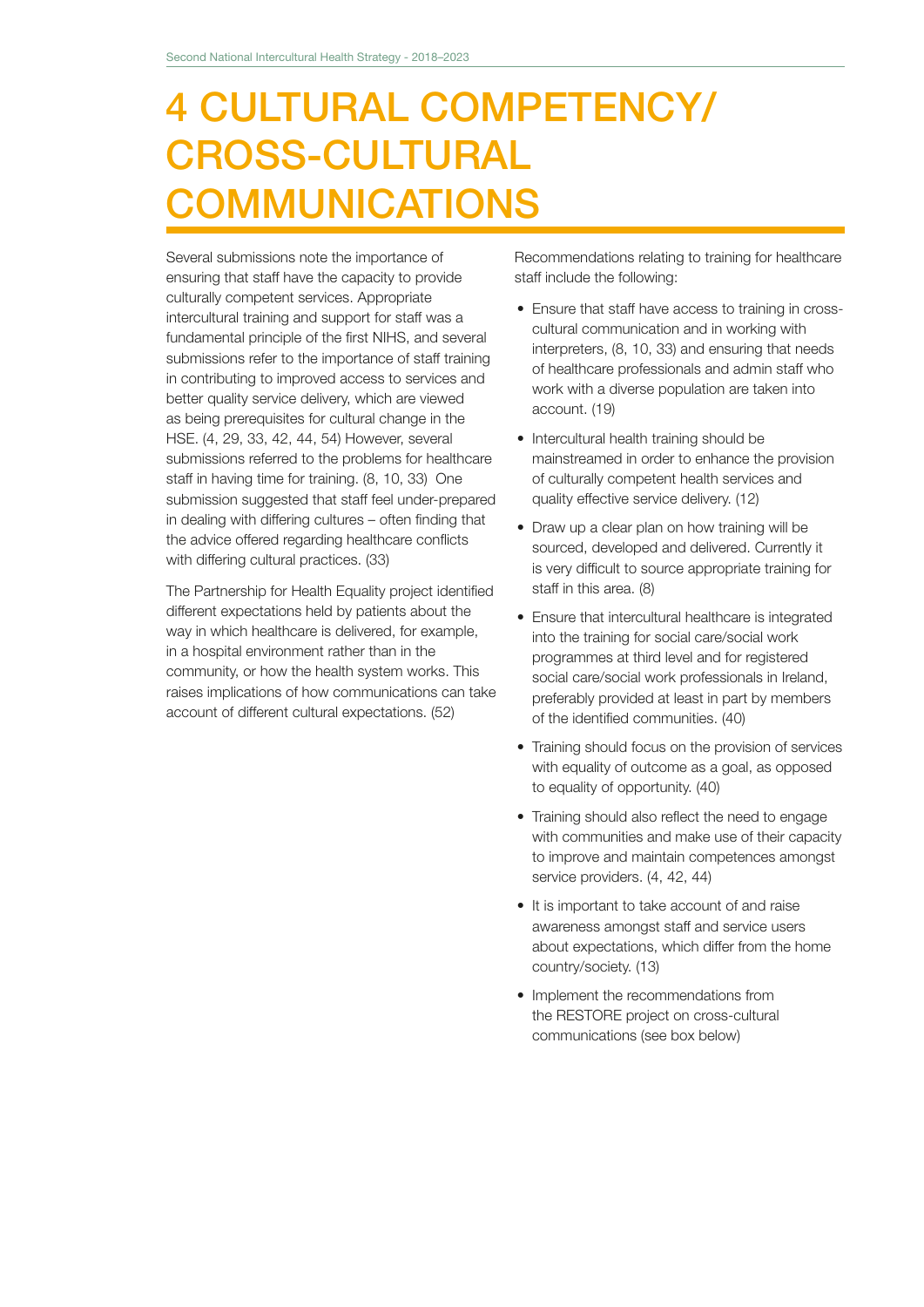Recommendations made of the RESTORE project on cross-cultural communication (submission from Professor Anne McFarlane) (52)

- National health systems need to ensure that patients can communicate adequately to ensure that patient safety is maintained at all times, to ensure informed consent and effective doctor-patient communication.
- Situating support and enabling cross-cultural communication and the right to an interpreter may be better placed within patient safety legislation in each country.
- National health systems need to engage with all providers of care – including social insurance and private insurance organisations – to address who funds what, for whom and when.
- A strong primary care system should be able to provide a setting which facilitates the use of professional interpreters due to its structural advantages. However, additional requirements such as resourcing and the removal of financial barriers to patient access must also be addressed.
- Support for cross-cultural communication should not rely on increasing the diversity of health systems' workforce in order to provide interpreting support.

#### Model good practices

• Model good practices, for example, of the prison culture of Dochas which has aimed to improve the respiratory well-being of prisoners and staff, and has involved training one of their own staff as a Respiratory Nurse and work to detect undiagnosed respiratory problems or medication problems. This collaboration between respiratory professionals and a national patient support group COPD\_SI in previous years facilitated similar testing on a Traveller halting site. (32)

#### Guidelines and awareness raising for staff

- Produce an information guide for staff working in primary care teams. As one submission noted: "Working in a busy primary care, where a third of our service users are immigrants, it will be great to have some information to guide practice." (19)
- Develop guidelines for best practice in communication in cross-cultural research and support implementation of guidelines for improved communication in cross-cultural consultations. (52)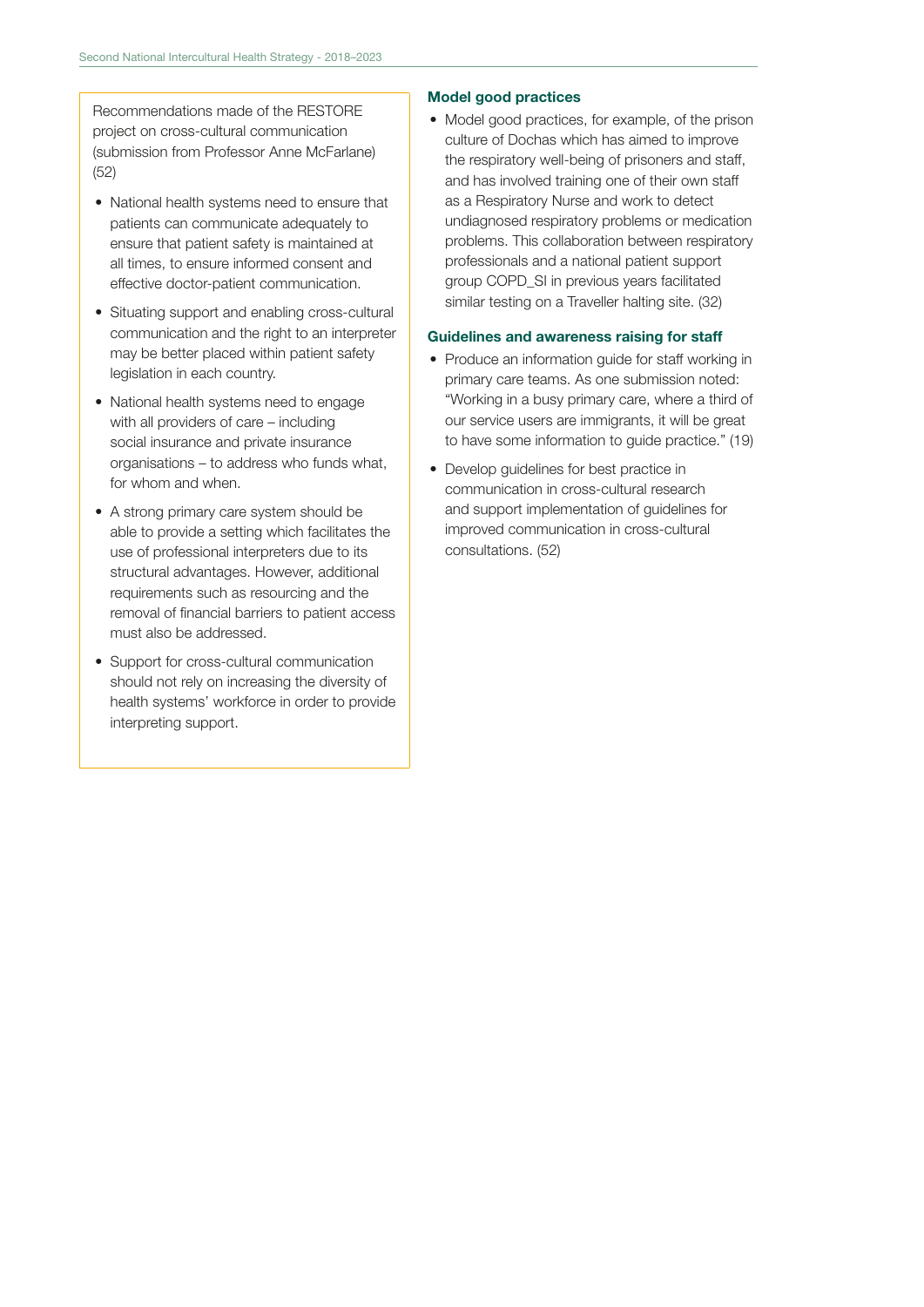# 5. GENDER-BASED VIOLENCE

The first NIHS recognised the need for specific targeted support and outreach programmes for women who are socially isolated and at risk of abuse or violence. Several submissions, including the submission from the NWCI, note the importance of continuing this focus in the second NIHS. This includes the need to highlight the specific vulnerabilities faced by women from migrant backgrounds and specifically in relation to domestic violence, FGM and other harmful practices, and to ensure that this includes migrant, refugee and asylum seeking women affected by conflict.

Recommendations relating to gender-based violence are as follows:

- The second NIHS needs to be aligned with the provisions in the second COSC National Strategy on Domestic, Sexual and Gender-Based Violence (2016-2021). This should be in line with the Council of Europe Convention on preventing and combating violence against women and domestic violence (Istanbul Convention), which provides an important framework for an integrated approach to tackling violence against women. The government has signed the Convention and will soon ratify it. (51)
- Draw up additional measures to ensure that migrant women who experience or who are at risk of domestic violence and abuse, sexual violence or sexual harassment, have access to all the support services that they need. (43, 51)
- Account needs to be taken of the addition risks, linked to poverty and social exclusion, faced by women and from minority ethnic and migrant groups who are particularly vulnerable to gender-based violence, including domestic violence and abuse, sexual abuse and trafficking of unaccompanied minors, and risks of trafficking for sexual exploitation. (55)
- Of particular concern in this area are reports that up to 23% of migrant women have experienced domestic or sexual and/or genderbased violence in Direct Provision centres. The development of policies in conjunction with the Reception and Integration Agency to address this situation should be considered. (55)
- The Garda Racial Intercultural and Diversity Office and Domestic Violence and sexual assault Investigation Unit must have the capacity to implement best policing practices which reflect

the particular issues affecting women who have migrated to Ireland from conflict areas. (55)

• Work towards ratification and implementation of the Istanbul Convention on Preventing and Combatting Violence against Women, and to develop a robust National Strategy on Sexual and Gender Based Violence which reflects the principles of the Women, Peace and Security Agenda. (55)

#### FGM and other harmful practices

The practice of FGM is widely regarded as a serious infringement of the human rights of women and girls. The WHO defines female genital mutilation (FGM) as any procedures involving the partial or total removal of a woman's external genital organs, or any other injury to a woman's organs, for nonmedical reasons. Approximately 3,780 women and girls between the ages of 15 and 44 in Ireland have experienced FGM, 12 and between 1% and 11% of girls in Ireland from FGM practicing countries may still be at risk of having the procedure done to them.13 In Ireland, FGM was made illegal under the Criminal Justice (Female Genital Mutilation) Act 2012.

AKIDWA has drawn up a framework for the coordination of services on FGM, including healthcare provision. The framework, 'Towards a National Action Plan to Combat Female Genital Mutilation 2016-2019', has the objective to press the government to introduced a National Action Plan and inter-agency group on the issue, in line with international best practice. FGM is outlined in 'Children First: National Guidance for the Protection and Welfare of Children' as an issue of child protection.14

A specialised clinic was established and opened in May 2014 at the Irish Family Planning Association (IFPA) Everywoman Centre, with financial support from the HSE social inclusion office and provides free comprehensive physical and psychological care to women in Ireland who have undergone FGM.

<sup>12</sup> Akidwa/RCSI (2013) FGM: Information for Health Care Professionals Working in Ireland. 2nd Edition.

<sup>13</sup> EIGE (2015) Estimation of girls at risk of female genital mutilation in the European Union. Available at: http://eige. europa.eu/rdc/eige-publications/estimation-girls-risk-femalegenital-mutilation-european-union-report

<sup>14</sup> Department of Children and Youth Affairs (2011) Children First: National Guidance for the Protection and Welfare of Children. Available at: http://www.dcya.gov.ie/documents/Publications/ ChildrenFirst.pdf.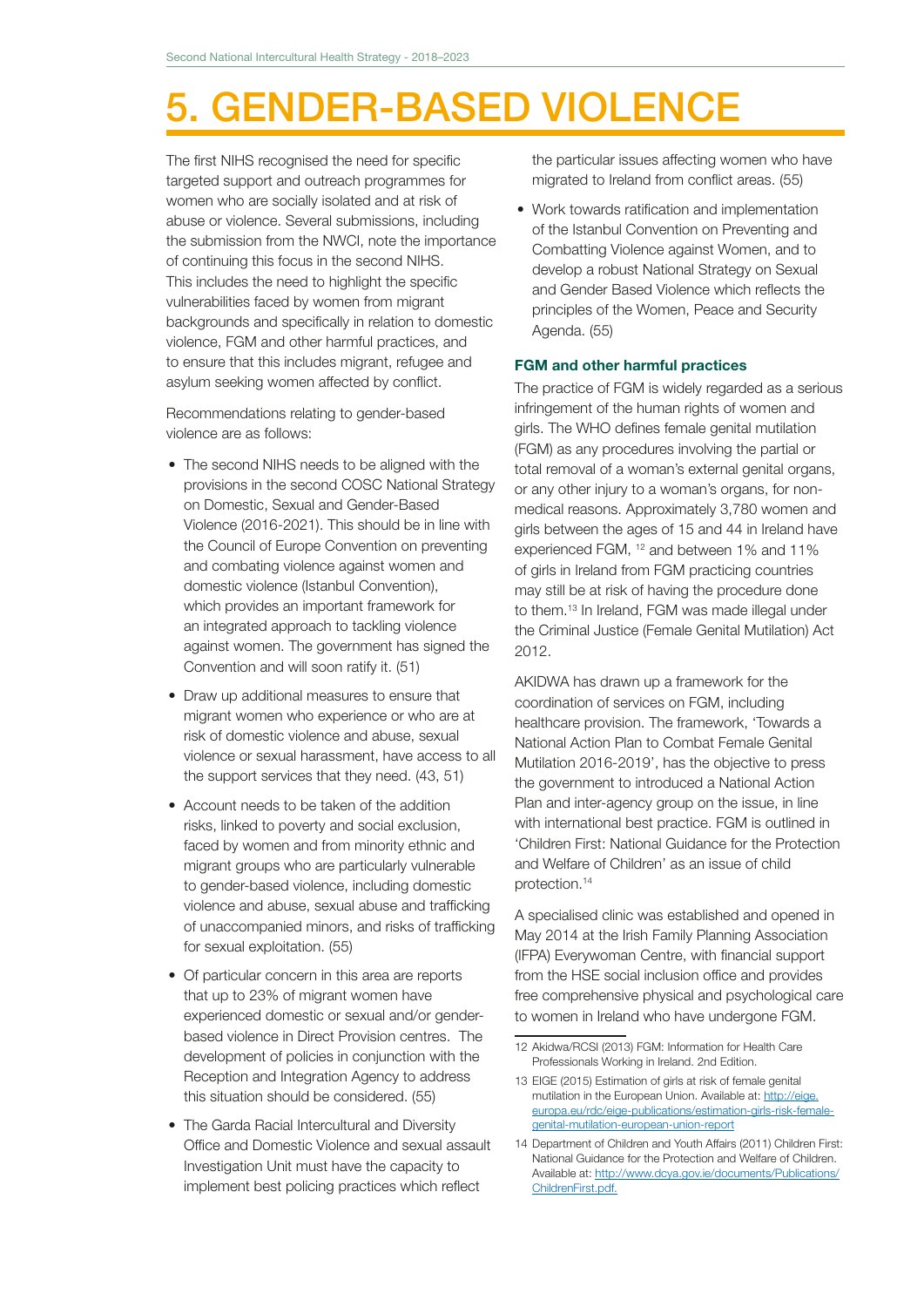The following recommendations are made in relation to FGM:

- Several submissions argue that better measures are needed for protection and prevention of FGM, including a comprehensive plan to safeguard women and girls from this violation. (31, 40, 42, 53, 57)
- Allocate resources for the establishment of an inter-departmental committee on FGM, with representatives from government agencies and NGOs. This would be tasked with the role of drawing up a National Action Plan to Combat FGM. (51)
- Ensure that funding is maintained for the Irish Family Planning Association specialist treatment service for women with FGM. (51)
- Allocate sufficient resources for the training of healthcare providers and other frontline professionals, to provide appropriate care and protection to FGM survivors and women and girls at risk of FGM. (51)
- It is important to address FGM as a negative cultural practice. (29)

#### Trafficking for sexual exploitation

The Department of Justice and Equality (anti-Human Trafficking Unit), HSE and an Garda Síochána are committed to prioritising the fight against trafficking in human beings, both domestically, cross-border, and as an international policy priority.

• More needs to be done to protect women and girls from trafficking for sexual exploitation in humanitarian crises, including those crises as a result of conflict. (55)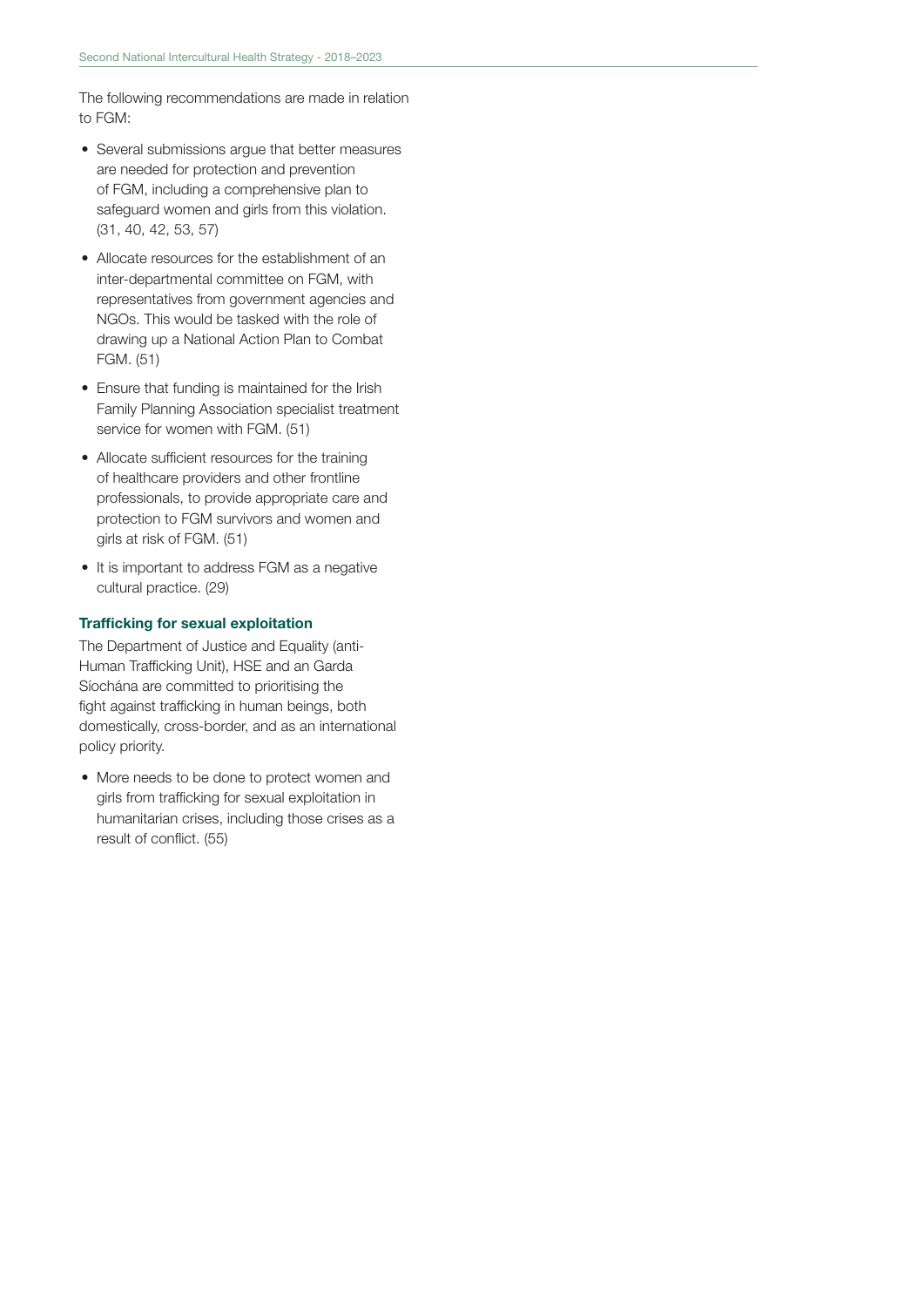# 6. COMMUNITY PARTICIPATION, AND SERVICE USER PARTICIPATION AND **CONSULTATION**

Many submissions refer to the importance of service user participation and community participation in underpinning the strategy and its implementation:

- Community participation in health was noted as an underpinning principle in the first NIHS and should be further reinforced and developed in the second NIHS. (4, 28, 57)
- Implement community and service user engagement and empowerment and development of peer worker schemes and peer educators, (28, 29) and carry out community and service user engagement with vulnerable migrants and asylum seekers. (31)
- Empowerment, participation and representation of women in decision making, and in relation to personal healthcare choices, should be a crucial element of community participation in health needs (as provided for under the 2nd National Action Plan on Women, Peace and Security, Pillar 2). (55)
- Consultations should be carried out with conflictaffected women as part of the consultation process in the second NIHS, to facilitate their input and make their voices heard in the design and implementation of services which meet their needs. (55)
- Introduce community consultative mechanisms that involve minority ethnic communities in the planning of services, in giving feedback on the quality of services, and in actively involving communities in the process of change in service ethos and service provision. (2)
- HSE structures and processes and those of its funded bodies should engage and consult with minority ethnic communities. (43)
- There is a need to highlight the value of using a community development approach to working with diverse ethnic and cultural groups in tackling health inequalities and also consideration of implications for HSE. (12)

#### Capacity building of vulnerable migrants

- Carry out capacity building of vulnerable migrant population to engage with, access and inform health services. (12)
- Ensure that when people secure Refugee Status that they are given support in their transition out of the asylum system with budgeting, CV preparation, interview skills and employment seeking skills etc. (47)

#### Partnership working

- There is a need to highlight the value and benefit of planning and delivering health services and supports for culturally and ethnically diverse communities within a partnership model of all stakeholders - including HSE and other statutory service providers, service users and community and voluntary agencies. (14, 17)
- The strategy should make clear reference to the social determinants of health and ensure that there is an inter-sectoral approach and linked to all the divisions within the health service. (12)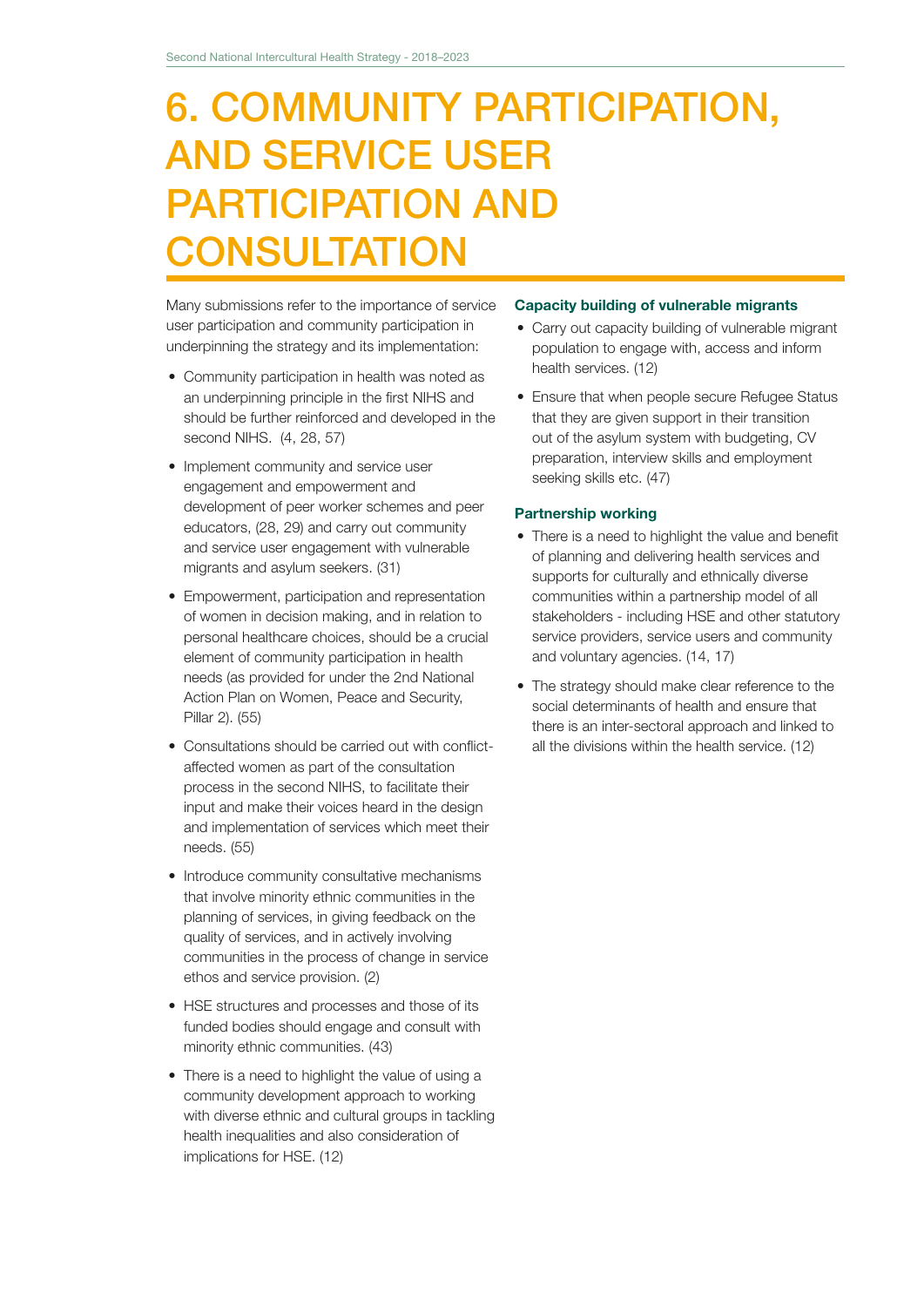# 7. DATA ON ACCESS TO HEALTHCARE FOR MIGRANTS / MINORITY ETHNIC GROUPS

### 7.1 Improved data collection

Several submissions refer to the need for better data collection on minority ethnic access to healthcare. (40, 52, 53).

- It is important to capture data on minority ethnic use of healthcare, there may be differences between migrants' and black and minority ethnic service users use of health. There is thus a need to collect data by migrant status as well as ethnicity. (52)
- Take into account the findings from the WHO Evidence Network Systematic Review about different definitions of migration, the collection of data and an agreed set of variables, monitoring of data, migrant-sensitive health systems and involvement of migrants in the development of migrant-sensitive health services.15 (52)
- Include in the second NIHS the collection of data and analysis of minority ethnic communities' use of maternity and other services so that policy and service delivery can be more responsive to their needs. (42, 53)

### 7.2 Ethnic identifier

The issue of introducing an ethnic identifier was raised particularly in relation to Travellers, and is particularly relevant in the context of Travellers being recognized in 2016 for the first time as an ethnic minority group in Ireland.

- Several submissions refer to the importance of an ethnic identifier and note that the previous strategy mentioned a roll out of an ethnic identifier. (5, 14, 15, 53)
- An ethnic identifier is important for planning and provision of good quality healthcare services. (3)
- One submission stated that it would be interesting to review the success or not of the roll

out of an ethnic identifier and what effect it had. (13)

- A new National Traveller Health Implementation Plan should be developed to address the findings of the All Ireland Traveller Health Study, to develop and fund a primary healthcare project with the Roma community and to develop and fund an ethnic identifier on access, uptake and referral rates of services, throughout the HSE. (51)
- The introduction of an ethnic identifier should include training for staff. (12)

# 7.3 Building the evidence base

Several submissions highlighted the importance of evidence-based research, including longitudinal research to improve evidence, knowledge and learning about intercultural health:

- Continue to build the evidence base effective responses to the specific needs of minority ethnic persons and their families, and those of health service staff. (43)
- Include ethnic equality monitoring in the HSE as part of measures to monitor health inequalities. (26)
- Carry out research, including longitudinal research, on the health needs of vulnerable migrants from a social determinants of health perspective.

<sup>15</sup> Hannigan A, O'Donnell P, O'Keeffe M, MacFarlane A. How do variations in definitions of "migrant" and their application influence the access of migrants to health care services? Copenhagen: WHO Regional Office for Europe; 2016 (Health Evidence Network (HEN) synthesis report 46).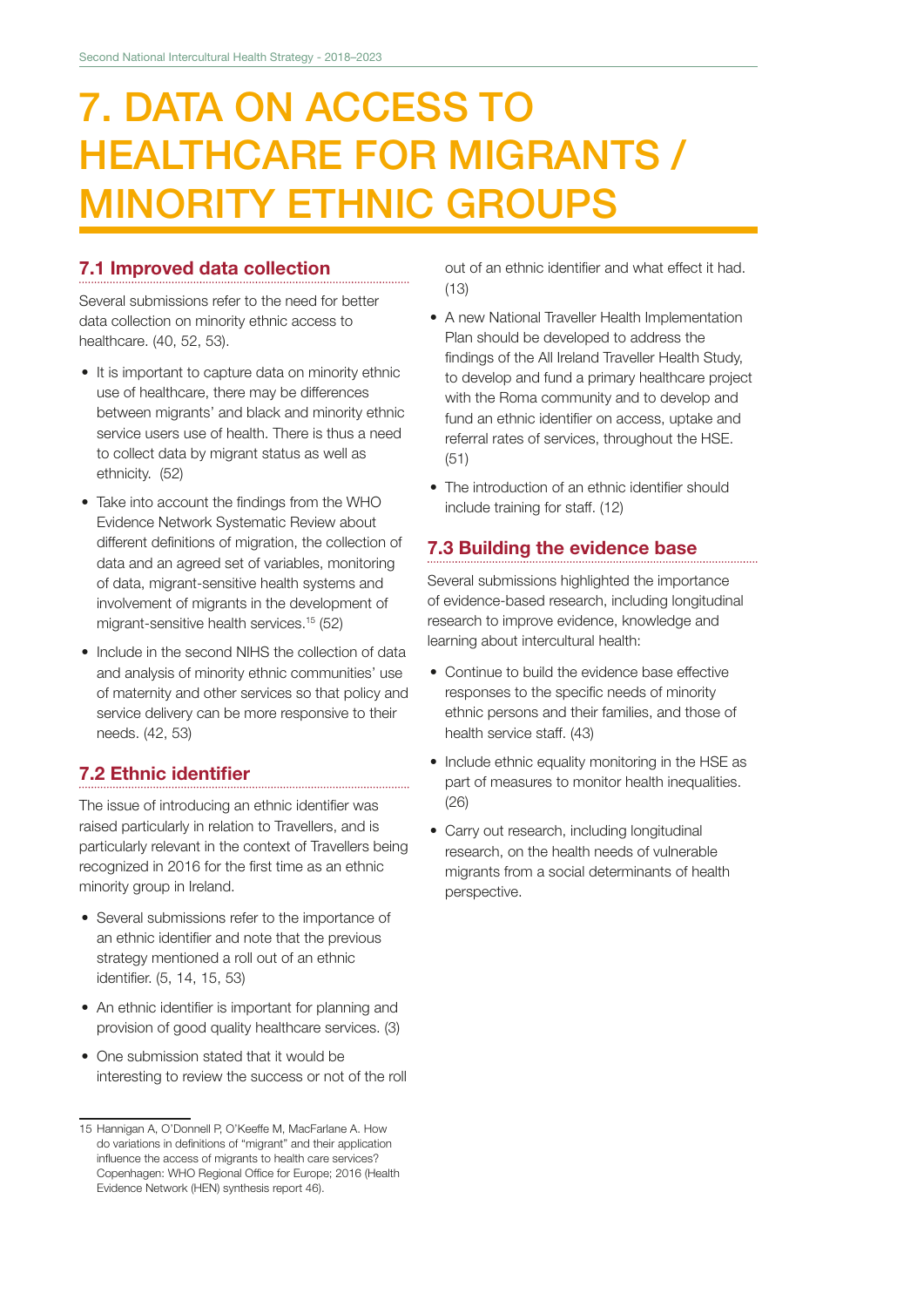# 8. IMPLEMENTATION OF THE SECOND NIHS

Some submissions give suggestions about how the strategy can be implemented, including the need for clear and defined goals, targets, indicators, timeframes, funding mechanisms, and a monitoring, accountability and evaluation framework. (12, 14, 29, 33, 56 57)

# 8.1 Funding and resources to meet current and projected health needs

- Community medical/nursing services, primary care, mental health and acute services should be adequately resourced as a priority to meet current and projected requirements. (27)
- In relation to the provision of human and financial resources, it is recommended that the HSE ring-fence funding for the provision of quality and appropriate services for migrant women. It is recognised that the HSE Social Inclusion Unit, which deals with the health issues of migrant communities, covers a broad and complex remit, and as such needs to be better resourced and should have a dedicated person or persons within the Unit to deal specifically with the critical issues facing migrant women in a range of settings. (55)

### 8.2 Monitoring and dissemination of the second NIHS

- Put in place measures to monitor and evaluate the strategy and its implementation. (29, 33)
- Include the role of NCHDs as healthcare workers delivering care to members of diverse cultural and ethnic groups and can play a role in disseminating the strategy. (10)
- Create a version of the second NIHS document that people will pick up and read and be able to identify what individual staff and services can do to deliver on the intended outcomes. (54)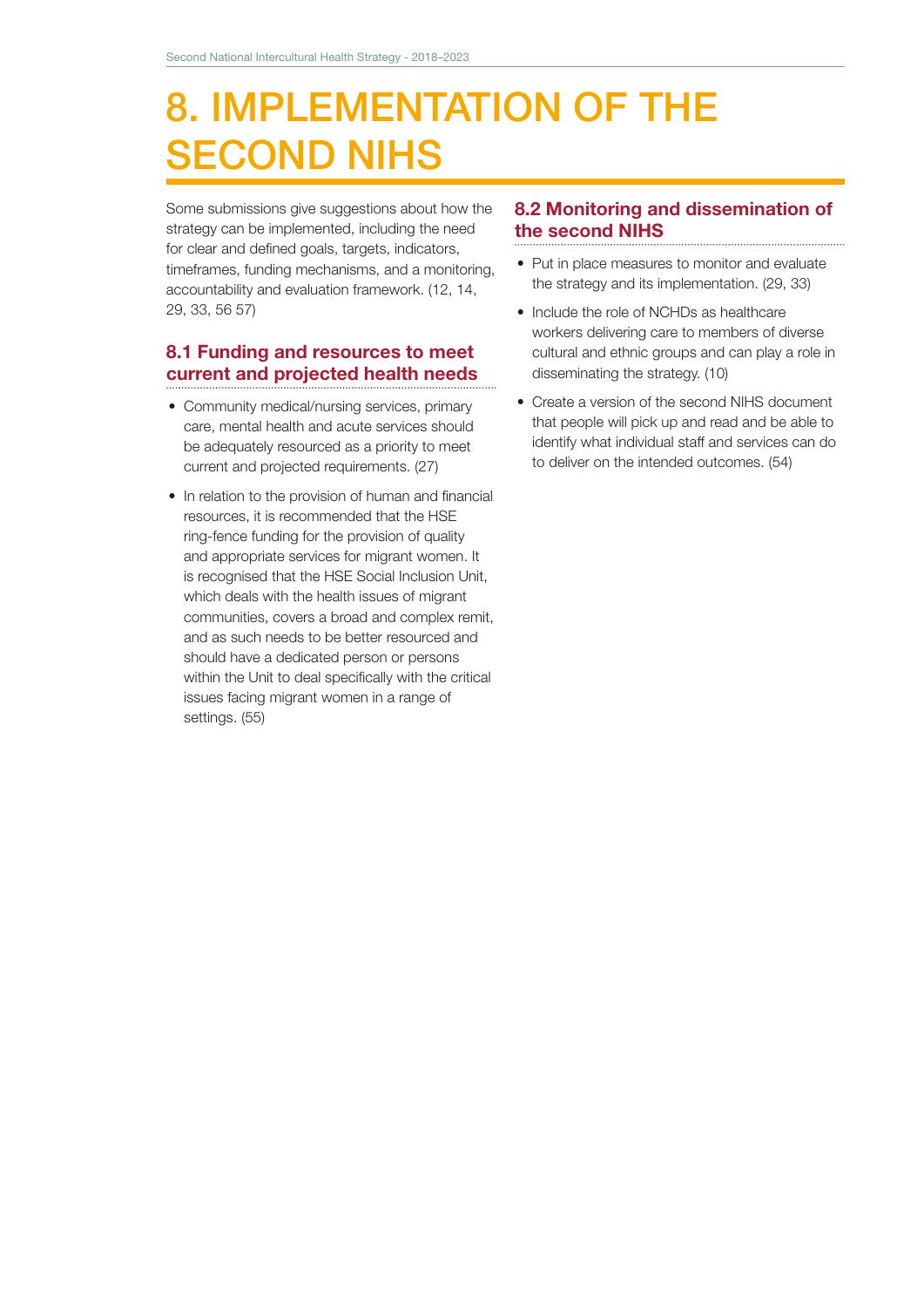# LIST OF WRITTEN SUBMISSIONS RECEIVED

| Deirdre       | Murray           | Clinical Specialist Physiotherapist in<br>Neurosciences       | Beaumount Hospital                                          |
|---------------|------------------|---------------------------------------------------------------|-------------------------------------------------------------|
| Tonya         | <b>Myles</b>     | General Manager                                               | Cairde                                                      |
| Louise        | Harrington       |                                                               | Cork Traveller Women's Network                              |
| Erin          | Nugent           | <b>Community Support Manager</b>                              | <b>HIV</b> Ireland                                          |
| Chantal       | Migone           | SpR in Public Health Medicine                                 | <b>HPSC</b>                                                 |
| Fiona         | <b>MacNamara</b> |                                                               | <b>HSE</b>                                                  |
| Philip        | Crowley          | National Director, Quality Improvement<br><b>Division HSE</b> | <b>HSE</b>                                                  |
| Ellen         | O'Dea            | Primary & Community Care Operations<br>Manager                | <b>HSE</b>                                                  |
| Siobhan       | Patten           | National HR Lead: Diversity, Equality and<br>Inclusion        | <b>HSE</b>                                                  |
| Catherine     | <b>Diskin</b>    | National Lead NCHD/NDTP Fellows                               | <b>HSE</b>                                                  |
| Grace         | Turner           | Programme Manager, Integrated<br>Programme for Children       | <b>HSE</b>                                                  |
| Derval        | Howley           | Regional Drug Co-ordinator                                    | HSE - CHO5                                                  |
| Justin        | Parkes           | Primary Care Manager                                          | HSE - CHO7                                                  |
| <b>Brenda</b> | Shannon          | HSE Child Safety Awareness Programme<br>Project Leader        | HSE - Dept of Public Health                                 |
| Katharine     | Twomey           | Social Worker (0-18 years)                                    | <b>HSE - Disability Services</b>                            |
| Cynthia       | Silva            | Senior Psychologist                                           | HSE - Early intervention, Disability                        |
| Gerry         | <b>Burke</b>     |                                                               | HSE - Finance - External Service<br>Providers               |
| Liam          | Hennessy         | Head of Service User, Family Member<br>and Carer engagement   | HSE - National Mental Health<br><b>Division</b>             |
| Maria         | Kehoe            | Chartered Physiotherapist                                     | HSE - Primary Care                                          |
| Barry         | Higgins          | <b>Childrens First National Office</b>                        | HSE - Primary Care                                          |
| Carolanne     | <b>Buckley</b>   | Senior Counselling Psychologist                               | HSE - Psychology Service for<br>Refugees and Asylum Seekers |
| Jacqueline    | Grogan           | ADM Project Manager                                           | HSE - Quality Improvement<br><b>Division</b>                |
| Fionnuala     | Killoury         | Assistant Director of Nursing                                 | HSE - Rehabilitation & Recovery<br>Service                  |
| Abiola        | de Mojeed        | Psychiatry of Later Life                                      | HSE - Roscommon                                             |
| Declan        | Mulvey           | Manager of Services for Social Inclusion<br>CHO <sub>9</sub>  | HSE - Social Inclusion                                      |
| Aileen        | Kitching         | Consultant in Public Health Medicine                          | HSE - South                                                 |
| Sinead        | Donohue          | Specialist in Public Health Medicine                          | HSE - South                                                 |
| Mia           | McLaughlin       | Old Age Psychiatry                                            | HSE - St. Luke's Hospital                                   |
| Paul          | Stewart          | Community Health Doctor                                       | HSE - St. Mary's                                            |
|               |                  |                                                               |                                                             |